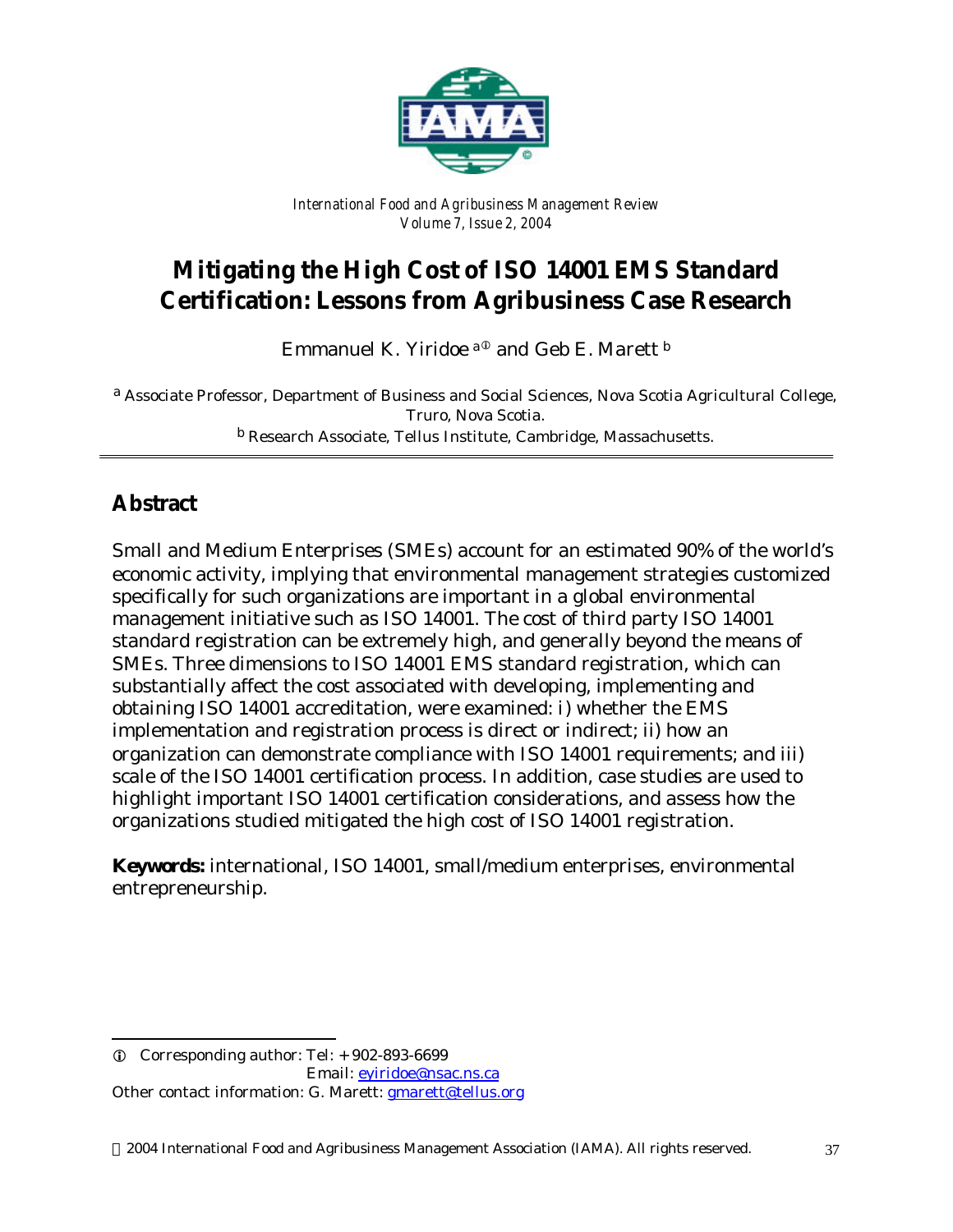### **Introduction**

The WTO (formerly Uruguay Round of the GATT) negotiations in 1986 (which addressed the need to minimize nontariff barriers to trade), and the 1992 "Earth Summit" on the environment (which highlighted the importance of a global commitment to environmental quality improvement) are precursors to development of the ISO 14000 series of standards (Van der Verdt, 1997). ISO 14001 EMS is a relatively new environmental entrepreneurship approach to managing environmental risks in organizations, thereby helping to incorporate environmental management issues into corporate strategic decision making. This process also helps to address some concerns with traditional command and control regulatory measures (such as passive compliance behaviour, and cost-effectiveness).

Governments in both industrialised and developing economies are encouraging voluntary private industry initiatives on environmental management. A proactive approach through the ISO 14001 EMS standard can be used to meet such needs. Organizations, on the other hand, see the relatively new ISO 14001 standard as a tool with potential to help not only in achieving society's environmental stewardship objectives of meeting a growing 'green market' demand, but also for minimizing unwarranted compliance costs and helping to meet government environmental regulations (Ervin and Casey, 2001). Managers also have new and increased incentives to pursue private environmental management initiatives as the costs of participating in public programs grow, and as the market for green products and investments expand.

Small and medium enterprises (SMEs) account for an estimated 90% of the world's economic activity (Van der Veldt, 1997). In the European Union, for example, SMEs dominate the industrial and commercial sectors, with more than 70% of the labour force in firms with less than 500 employees (Greenan, Humphreys and McIvor,1997), while in Canada, 78% of business firms employ fewer than five people (Dulipovici, 2001). In the Asia Pacific Economic Cooperation (APEC) economies (consisting of about 18 countries), SMEs account for more than 90% of all (APEC) enterprises (Johannson, 1997). The relative importance of SMEs to national economic development takes on a higher dimension especially in economically depressed regions (of developed countries), where they are considered to be the main source of employment opportunities (Greenan Humphreys and McIvor,1997). This overview suggests that environmentally-friendly business management strategies for such SMEs is critical in any global environmental management initiative. However, although the International Organization for Standardization developed the ISO 14001 EMS standard for organizations of any size, in reality, many of the benefits from certification appeal mainly to "large multinational and global organizations" (Van der Veldt, 1997). Building an understanding of the unique constraints to implementing and certifying to ISO 14001, especially for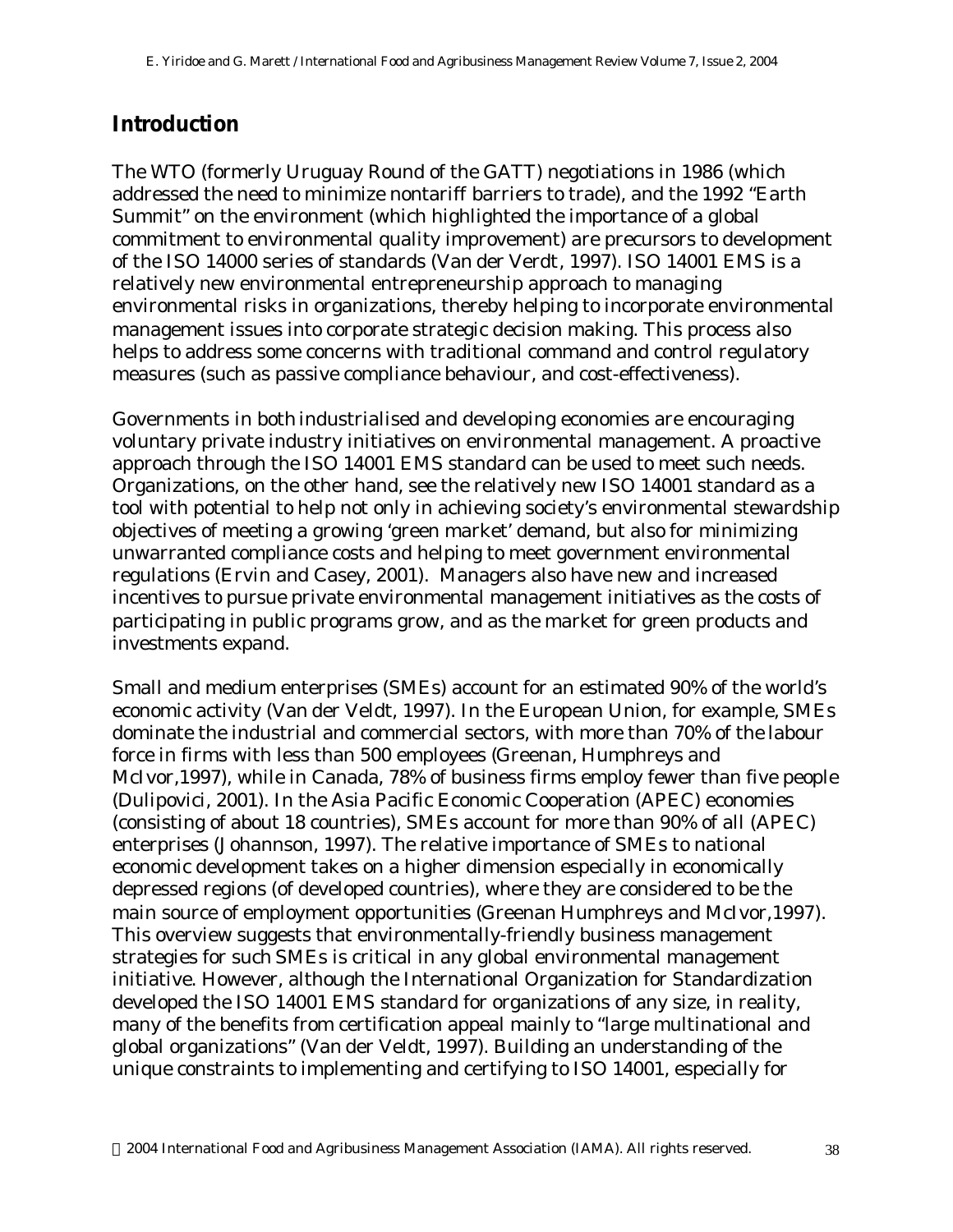SMEs, is an important step to helping them achieve public environmental policy objectives.

Although firms generally acknowledge the importance of good environmental management practices, there is limited awareness of the best way to achieve good environmental stewardship, especially among SMEs (Greenan, Humphreys and McIvor, 1997). Dulipovici, (2001) described the issue more succinctly when the author noted that there is limited information on environmental management systems customized specifically for SMEs. Yet a study commissioned by the Canadian Federation of Independent Business (CFIB) reported that what motivates SMEs in improving environmental quality is not (government) regulation, for example, but the business operator's knowledge and understanding of environmental issues (Dulipovici, 2001). According to the CFIB report, information on practical environmental management strategies (such as ISO 14000 standards), customized specifically to suit SME needs, are critical for promoting environmental stewardship.

Among SMEs, a major constraint to obtaining ISO 14001 certification is the direct costs associated with implementing and registering to the ISO 14001 EMS standard (Greenan, Humphreys and McIvor, 1997; Johansson, 1997; Wall, Weersink and Swanton, 1998; Grolleau, 1999; Yiridoe *et al*., 2003; Van der Veldt, 1997). In an empirical study for Canada, Yiridoe et al. (2003) reported that the cost of third party ISO 14001 registration can be prohibitive, while Johannson (1997) noted that certification costs are generally outside the budgets of SMEs. Johannson (1997) estimated that the level of investment needed for ISO 14001 certification would preclude at least 74% of Canadian SMEs. Furthermore, when other factors were considered jointly with registration costs, the chances of ISO 14001 certification was "low" or "unlikely" for up to 97% of Canadian businesses. These challenges are likely to be greater, especially for organizations in developing countries, where environmental problems are increasingly becoming important government and public concerns.

The main purpose of this study is to assess how SMEs can mitigate the high costs of ISO 14001 certification. Consequently, a first objective was to assess and consolidate the literature on three dimensions to ISO 14001 certification, which can substantially affect the costs associated with developing, implementing, and obtaining ISO 14001 accreditation, namely: i) alternative approaches to obtaining ISO 14001 registration; ii) demonstrating compliance to ISO 14001 EMS code; and iii) scale of the EMS standard certification process. Second, a case study method is used to assess how selected organizations, illustrating different business types, have achieved ISO 14001 certification at relatively low cost.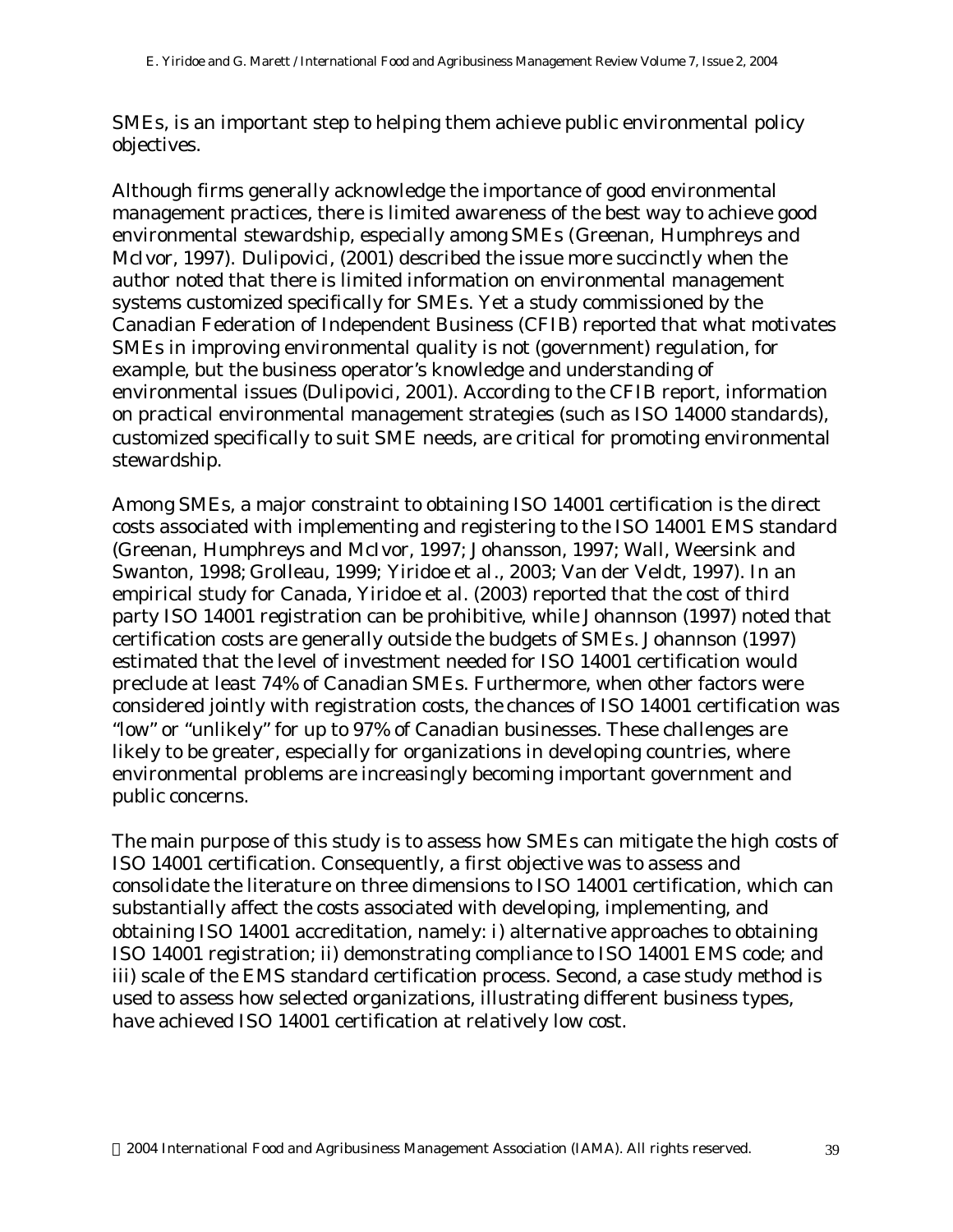# **ISO 14001 Certification Costs: How Big or How Small***?*

Although still in its early stages, analysis of the costs of ISO 14001 EMS is important, for example, for understanding business incentives, since widespread adoption of ISO 14001 will depend on whether the overall benefits exceed the costs for each organization (Wall and Weersink, 2001). In addition, adoption should not impose a higher burden (in relative terms) on a particular category of organizations (such as SMEs) than others (Dulipovici, 2001). In general, limited public information on smaller firms leads to more acute asymmetric information problems (i.e., more severe adverse selection and moral hazard problems in the credit market) (Chow and Fung, 2000). Furthermore, market-induced (e.g., obtaining business financing) and government-induced (e.g., bureaucratic discretion) business obstacles tend be more severe for smaller firms than larger businesses because they represent fixed costs that larger firms tend to more easily absorb (Schiffer and Weder, 2001).

Applied economists have found that, as in other situations, determining reliable EMS cost estimates is analytically challenging. Some analysts argue that such costs need to consider the universality principle; i.e., by including all relevant certification costs. The total cost associated with developing and implementing an EMS, and registering to the ISO 14001 standard may be classified using several criteria. Yiridoe *et al*. (2003) identified these costs as either internal or external to the organization, while Wall and Weersink (2001) separates them into certification costs and marketing costs. The one time costs associated with developing and implementing the ISO 14001 EMS include:

- Cost of acquiring information: necessary for completing the certification requirements;
- Costs associated with record keeping and documentation, and changes in practices necessary for meeting the requirements of the ISO 14001 EMS;
- **Employee training, and the opportunity cost of down time due to non**conformance;
- Auditing costs: include both internal and third party auditing costs to verify that the policies and practices established by the organization and required by the standard are being followed; and
- Registration cost: paid to an accredited registrar (i.e., national agency that oversees ISO standardization).

Expenses are also incurred for periodic audits, continuous management and improvement of the EMS, and for marketing and promoting awareness of the environmental implications of and trust in certification. In addition, full recertification (and the associated cost) is required every three years, under the current accreditation scheme.

How much is incurred in seeking ISO 14001 certification? In general, the cost will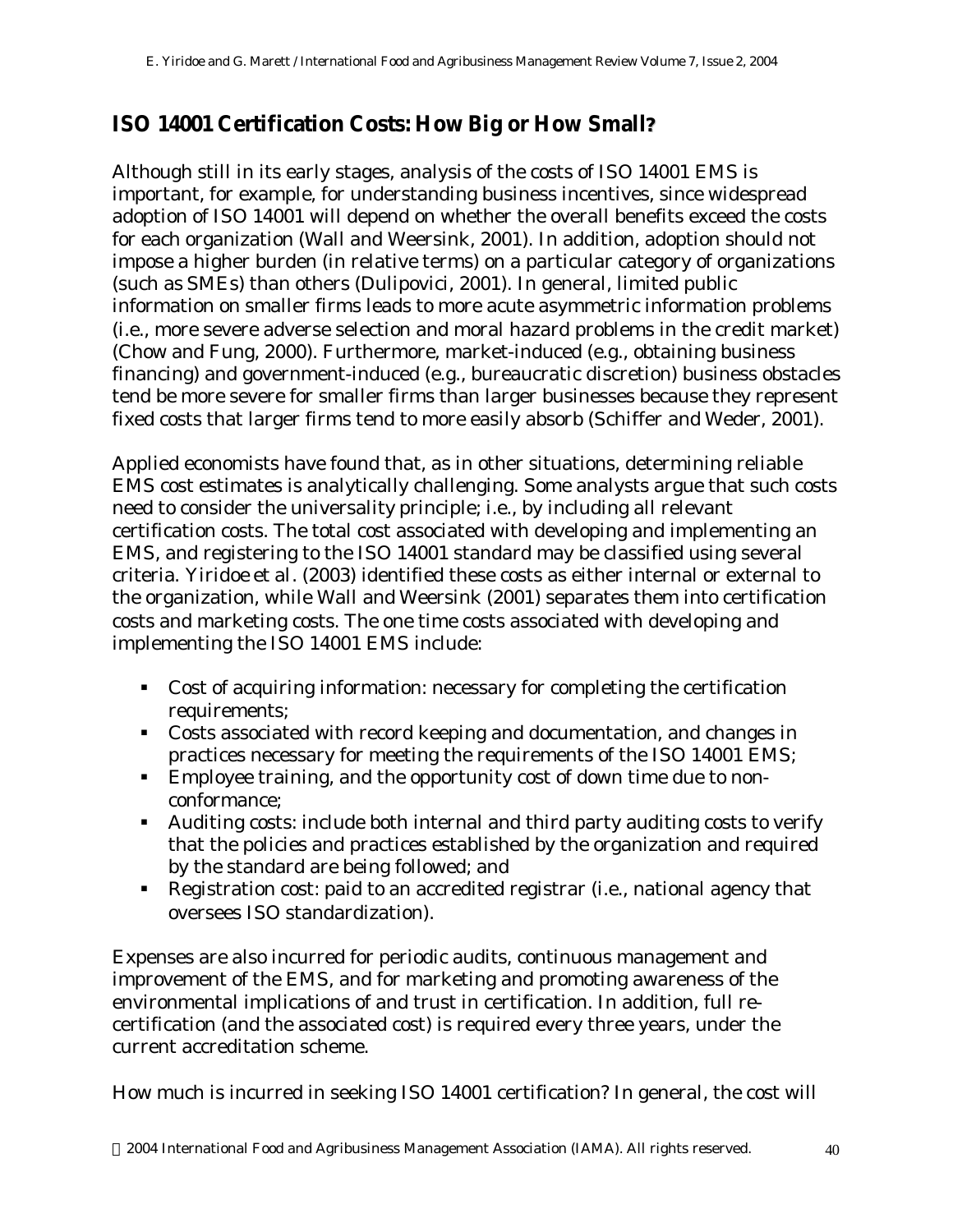depend on factors such as type and size of the organization (i.e., the service or product produced) (Yiridoe *et al*., 2003), stringency of the EMS and stakeholder awareness (Wall, Weersink and Swanton, 2001), and the approach used to implement and certify to the standard (Bansal and Bogner, 2002). Wilson (1997) reported that internal (sunk) costs constitute about 67% of the total cost, with the remaining 33% incurred in training and consulting (about 25%), and registration costs.

Although several studies provide insight on the financial implications of ISO 14001 certification (e.g., Bakari et al., 2003; Bansal and Bogner, 2002; Raines 2002), there is limited published information on the actual ISO 14001 certification costs. Bansal and Bogner (2002) reported that single-site US firms were certified for estimated costs ranging from US\$10,000 (for small firms) to US\$200,000 (for large firms). After the initial certification, other branches or locations of the same firm tend to certify at lower costs due to reduced learning costs and significant economies of scale. In a survey of Canadian organizations, Yiridoe *et al*. (2003) reported that internal costs associated with certification were greater that external costs for medium (i.e., more than 100 employees) to large organizations (Table 1). In contrast, external costs were higher for small-size organizations with less than 100 employees. The study further reported that internal costs increased with size of the organization, as expected, while external costs (for such activities as third party auditing, consulting fees, registrars fees, etc.) tended to depend on the type of business (i.e., products or services offered). Actual costs reported ranged from CND\$5,000 to over CND\$60,000. Johannson (1997) noted that small businesses generally pay a substantial amount against a base income and, in some cases, the total cost can exceed the small firm's annual profit margin.

| <b>Organization Size</b><br>(Number of<br><b>Employees</b> ) | External Cost (CND\$) <sup>a</sup> |         |          | <b>Internal Costs (CNDS)</b> |         |          |  |
|--------------------------------------------------------------|------------------------------------|---------|----------|------------------------------|---------|----------|--|
|                                                              | Minimum                            | Maximum | Averageb | Minimum                      | Maximum | Averageb |  |
| Small $(<100)$<br>$(N = 6)$                                  | 5,000                              | 40,000  | 22,000B  | 5,000                        | 60,000  | 17,000C  |  |
| <b>Medium (101-500)</b><br>$(N = 6)$                         | 5,000                              | 40,000  | 16,000C  | 15,000                       | 60,000  | 30,000B  |  |
| Large $($ > 500 $)$<br>$(N=6)$                               | 15,000                             | 60,000  | 33,000A  | 25,000                       | 60,000  | 42,000A  |  |

|  |  |  |  |  | Table 1: Estimated Costs of ISO 14001 Registration by Canadian Organizations |  |  |  |  |
|--|--|--|--|--|------------------------------------------------------------------------------|--|--|--|--|
|--|--|--|--|--|------------------------------------------------------------------------------|--|--|--|--|

<sup>a</sup> In 2000, one Canadian dollar was equivalent to Euro 0.730, and US\$0.673.

<sup>b</sup> Means were compared separately for external cost and for internal cost. Values within this column followed by the same letter are not significantly different according to Wilcoxon rank sum test, for  $\alpha = 0.05$ .

Source: Yiridoe et al. (2003)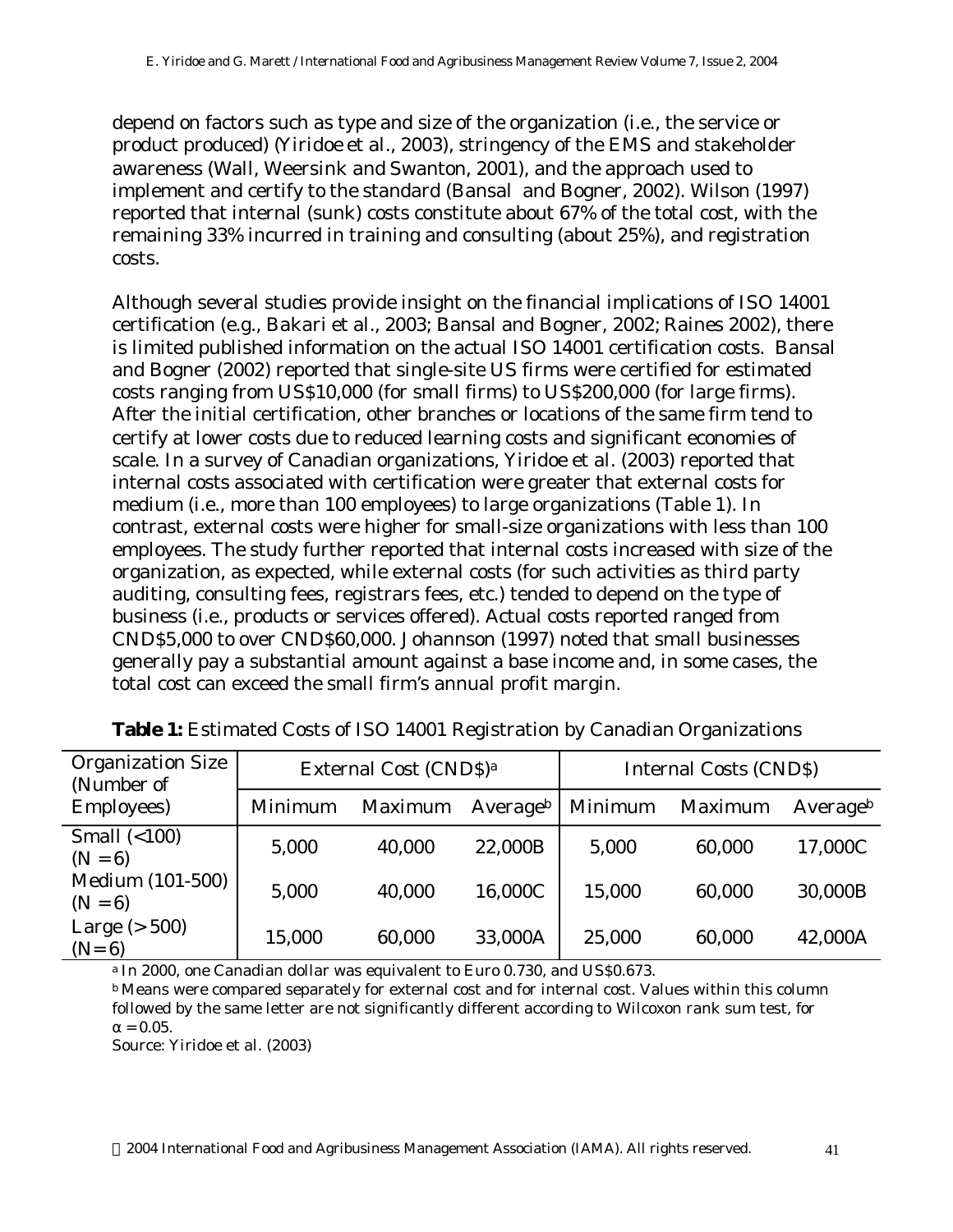# **Approaches to Obtaining ISO 14001 EMS Certification**

In general, the approach for developing and implementing an EMS, and certifying to ISO 14001 depends on factors such as the goals of the organization and reasons for implementing the standard, availability of resources and technical expertise, and environmental risk tolerance. Three dimensions to these approaches are addressed in this section: i) whether the EMS implementation and registration process is direct or indirect; ii) how an organization can demonstrate compliance with ISO 14001 requirements; and iii) scale of the ISO 14001 registration process. These dimensions can affect the costs associated with developing, implementing and obtaining ISO 14001 registration.

### *Direct and Indirect Routes*

The routes to developing, implementing and registering to ISO 14001 have been characterized as either direct or indirect (Hilary, 1997; Wall, Weesink and Swanton, 1998), depending on whether the organization has prior experience with implementing and registering another management scheme(s). A direct route involves developing and implementing an EMS from scratch, and certifying to ISO 14001 without having first implemented and registered to a related management system standard (such as the ISO 9000 quality assurance schemes, EMAS or HACCP (a food safety and quality assurance scheme) or quasi-EMS (Figure 1). A formal gap analysis can be undertaken to compare existing environmental management programs and practices with the requirements of ISO 14001, and help determine what would be needed to obtain certification.

The various indirect methods, on the other hand, generally involve adapting an existing EMS or quasi-EMS, or other management system (such as a sector-specific environmental guide) as a springboard to ISO 14001 EMS standard certification (Figure 1). Where an organization registers to multiple standards, fixed costs associated with registering to one standard can be carried over to others, thereby lowering overall transactions costs of certifying to a new standard (Yiridoe *et al*., 2003). In addition, various steps involved in implementing several of the ISO standards, for example, involve issues about running an effective management system and, therefore, are common strategies that can be transferred to implement a new standard (Von Zharen, 1996). Indirect routes may also appeal to firms that prefer a graduated approach to obtaining ISO 14001 certification, or when there is uncertainty about direct registration to ISO 14001 (Ammenberg, Börjesson and Hjelm, 2000).

One of the possible indirect routes involves firms that have already certified to one or more of the ISO 9000:1994 series of quality assurance schemes (which together are, arguably, the most widely known and successful ISO standards) (see, for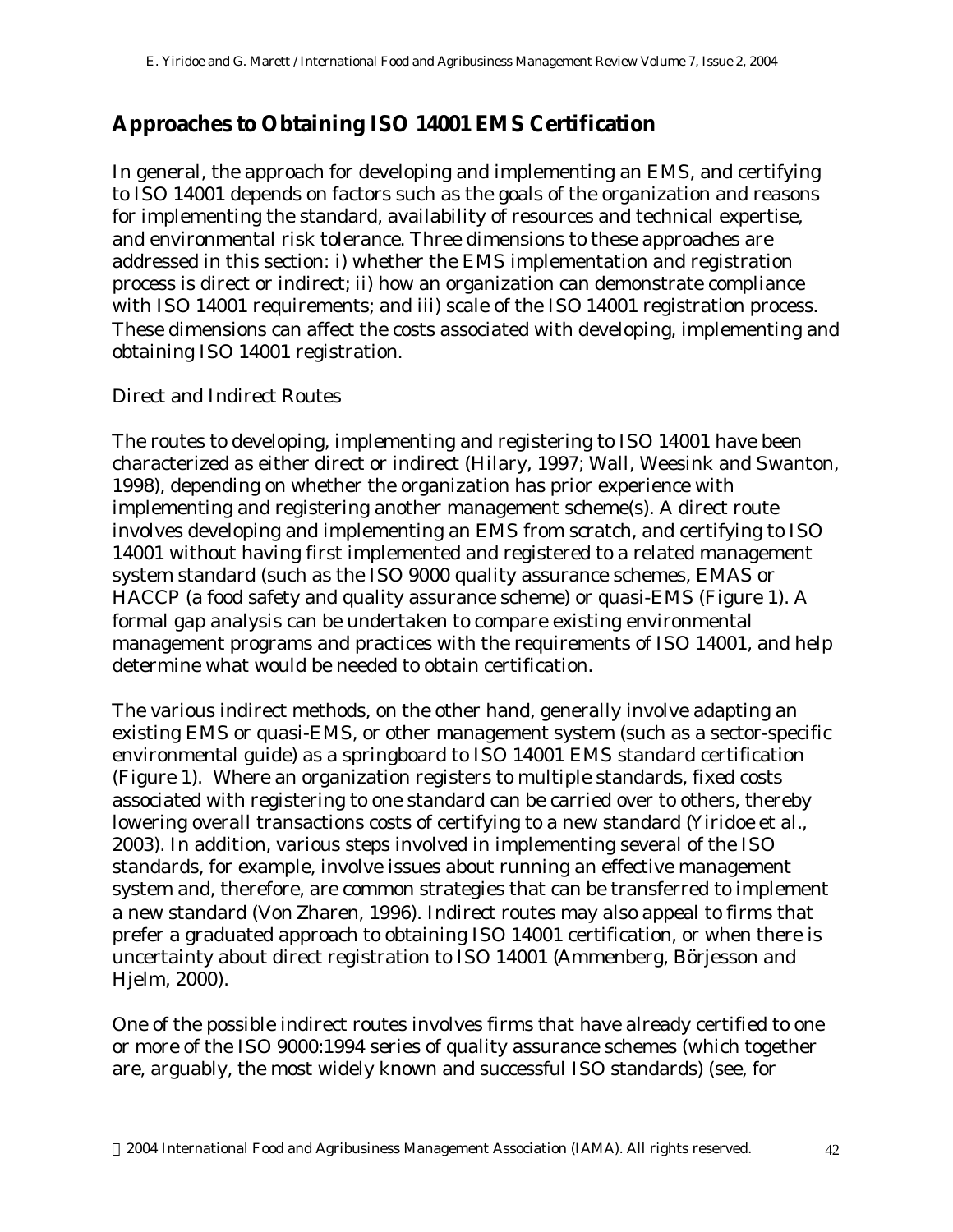### **1. Direct Route**





**Figure 1:** Alternative Routes to ISO 14001 Registration

\* Examples of quasi-EMS include environmental management templates developed under the Environmental Farm Plan Program (in North America), and the "ENVIROP-AG" Farm Environmental Certification Scheme (in New Zealand). Source: Adapted from Hillary (1997)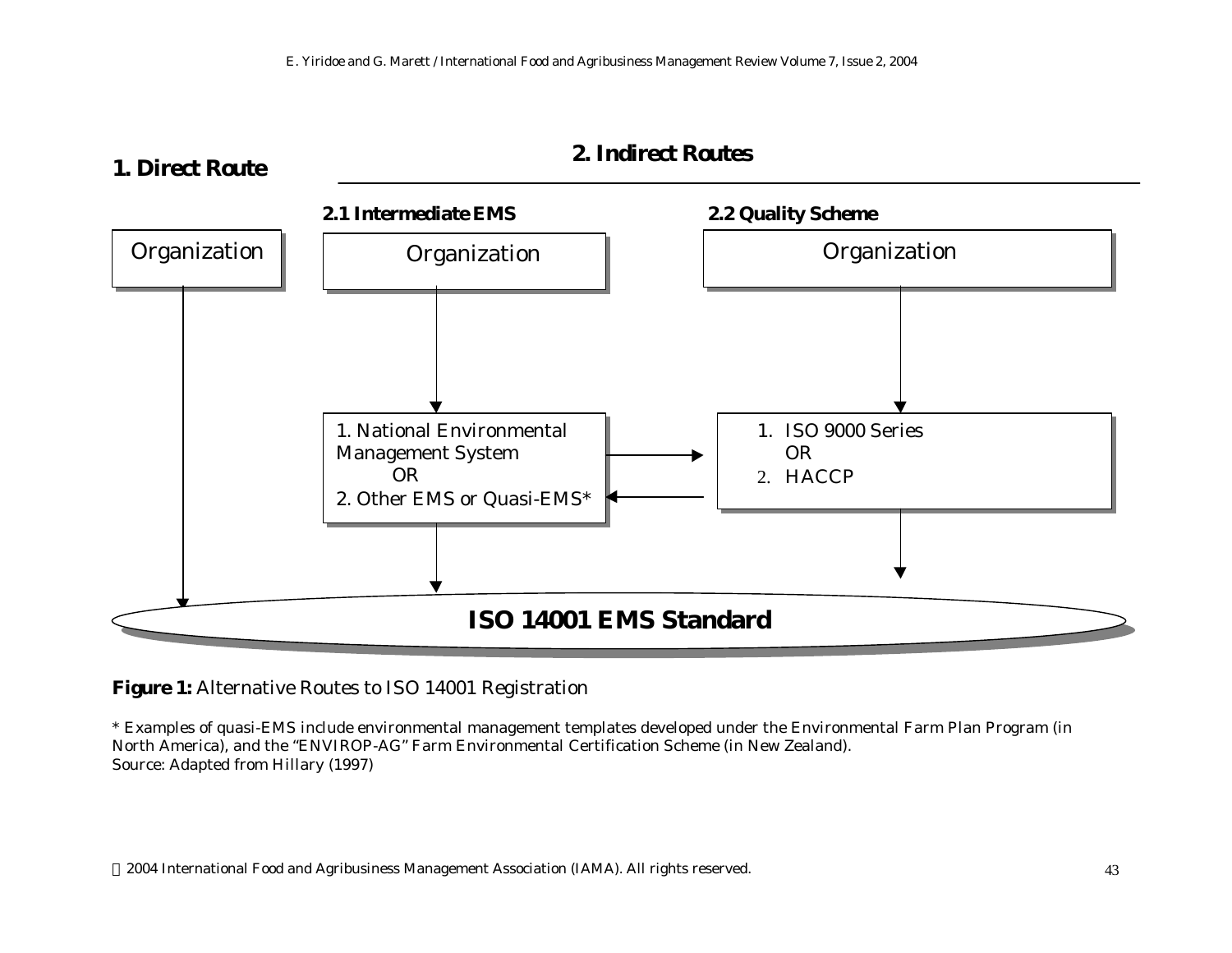example, Wall et al., 2001). Experience from managing the quality standard facilitates certification to ISO 14001. A variant of this approach involves seeking simultaneous implementation of a quality or safety scheme, and ISO 14001.

Another indirect route involves using a regional or national standard or quasi-EMS, such as a generic tool for streamlining environmental management in a particular economic sector (e.g., agriculture or forestry), as a springboard to obtaining ISO 14001 registration (Wall, Weersink, and Swanton, 1998; Alexandra, 1999). For example, in the forest sector, an ISO technical committee has developed a bridging document (*Information to Assist Forestry Organizations in the Use of Environmental Management System Standards ISO 14001 and ISO 14004,* ISO/TR 14061) to guide forestry organizations in the application of generally accepted criteria for sustainable forest management, and establish performance objectives and targets for forest management certification (Hortensius, 1999). Hortensius (1999) noted that this bridging document uniquely links ISO 14001 with sustainable forest management performance benchmarks.

### *Demonstrating Compliance with ISO 14001 Standard*

An organization that has developed and implemented an ISO 14001 EMS may choose to self-declare, or seek further verification. Self-declaration is a claim that an organization's EMS conforms to all ISO 14001 requirements. Under selfdeclaration, the burden of proof of conformance to the standard rests with the organization itself. Self-declaration alone may be appropriate for an organization that cannot justify the cost of third-party audits and registration, or where the relationship between the entities or stakeholders involved does not require certification. Another situation where self-declaration makes sense is when the demand for registration is not justified by associated market or economic incentives.

A major drawback to self-declaration relates to demonstrating credibility of the EMS, and of conformance to the ISO 14001 standard. This concern stems, in part, from the fact that unlike the ISO 9000:1994 series of quality management standards where interested parties (of an organization's products and services) are easy to identify, the outside interested parties of ISO 14001 are not so narrowly defined, and include employees, regulatory agencies, customers and clients (such as insurance agencies, bankers, potential investors, and other clients), and society as whole (Wilson, 1997). Wilson (1997) noted that interest in environmental quality extends beyond concerns about the quality of a product or service, and translates to a personal level for society as a whole. Consequently, the credibility demanded by stakeholders is of a higher degree, and more stringent for environmental stewardship. Furthermore, conventional wisdom, and experience with (other) ISO standards suggest that an objective third party evaluation of an organization's EMS, identifying non-conformance, and corrective action approval can help improve the EMS. This concern with credibility takes on a higher level when one considers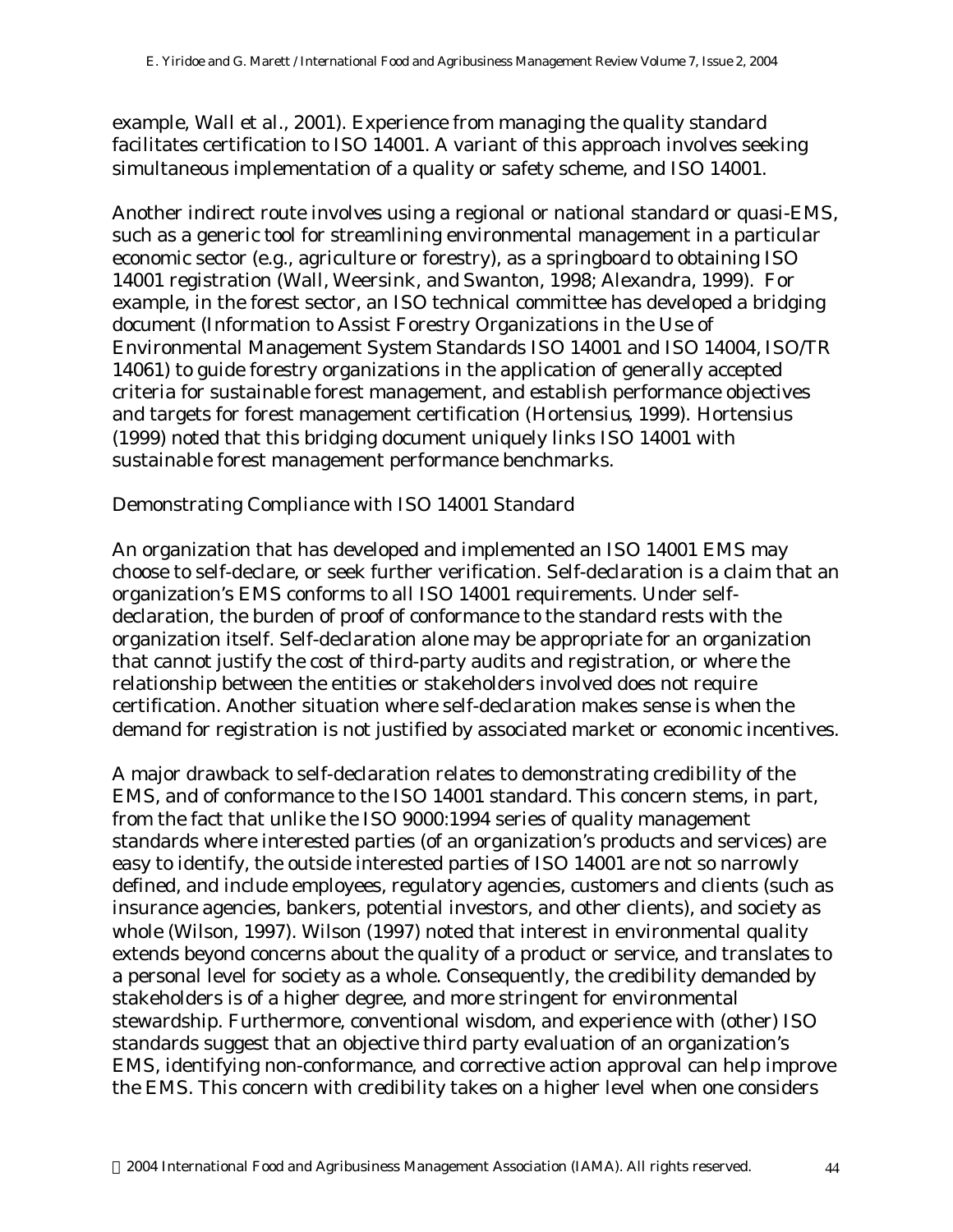that in reality, prior to an audit, there are few organizations that do not believe they fully comply with the requirements of a standard (Wilson, 1999).

To help gain additional credibility with clients without incurring the full costs of third party audits and ISO 14001 registration fees, an organization may self-declare with an EMS report (i.e., a statement) on specified auditing procedures (EMS ROSAP). With this option, the organization specifies the existence of an EMS based on the firm's self-declaration, and evidence of having met the requirements of ISO 14001. Typically, a professional accountant with special training uses accepted auditing procedures to determine the existence of the EMS. However, the EMS ROSAP does not include a registration audit of the EMS nor does it indicate the quality, effectiveness or performance outcomes of the EMS.

Although the credibility of a self-declaration may be strengthened through an internal audit or, better yet, through a non-ISO 14001-certified outside audit (such as an EMS ROSAP), the full benefits of ISO 14001 standard implementation can only be realized after receiving a certificate of compliance from an accredited (third party) registrar. ISO 14001 certification is a process whereby observable and unobservable environmental management systems and characteristics are "guaranteed" to clients and other stakeholders. To minimize conflicts of interest, the guarantee is usually issued by a third (independent) party whose ability to verify the environmental management claims is greater than that of the firm's clients and other stakeholders. The rest of this study therefore focuses on how to mitigate the costs associated with developing and implementing the ISO 14001 EMS standard, and receiving certification.

#### *Scale of the ISO 14001 Registration Process*

Although indirect methods can help reduce some costs compared to a direct approach, the cost reduction may not be enough to make ISO 14001 registration worthwhile. Another aspect of ISO 14001 EMS implementation and registration relates to the scale or level at which registration can take place. An organization may choose to certify only a sub-unit of its operation to ISO 14001. An example of an organization that illustrates this is the Regional Municipality of Waterloo in Ontario, Canada which obtained ISO 14001 certification for its Waste Management Centre, within the Waste Management Division of the Transportation and Environmental Services Department. Transportation and Environmental Services, which is one of ten separate departments within the Regional Municipality, in turn, is partitioned into five Divisions including, of course, Waste Management.

An organization with several branches in various locations may also choose to obtain ISO 14001 registration for only selected branches. In general, obtaining ISO 14001 EMS accreditation for only a subunit of an organization or selected franchises is more relevant for medium- to large-size organizations.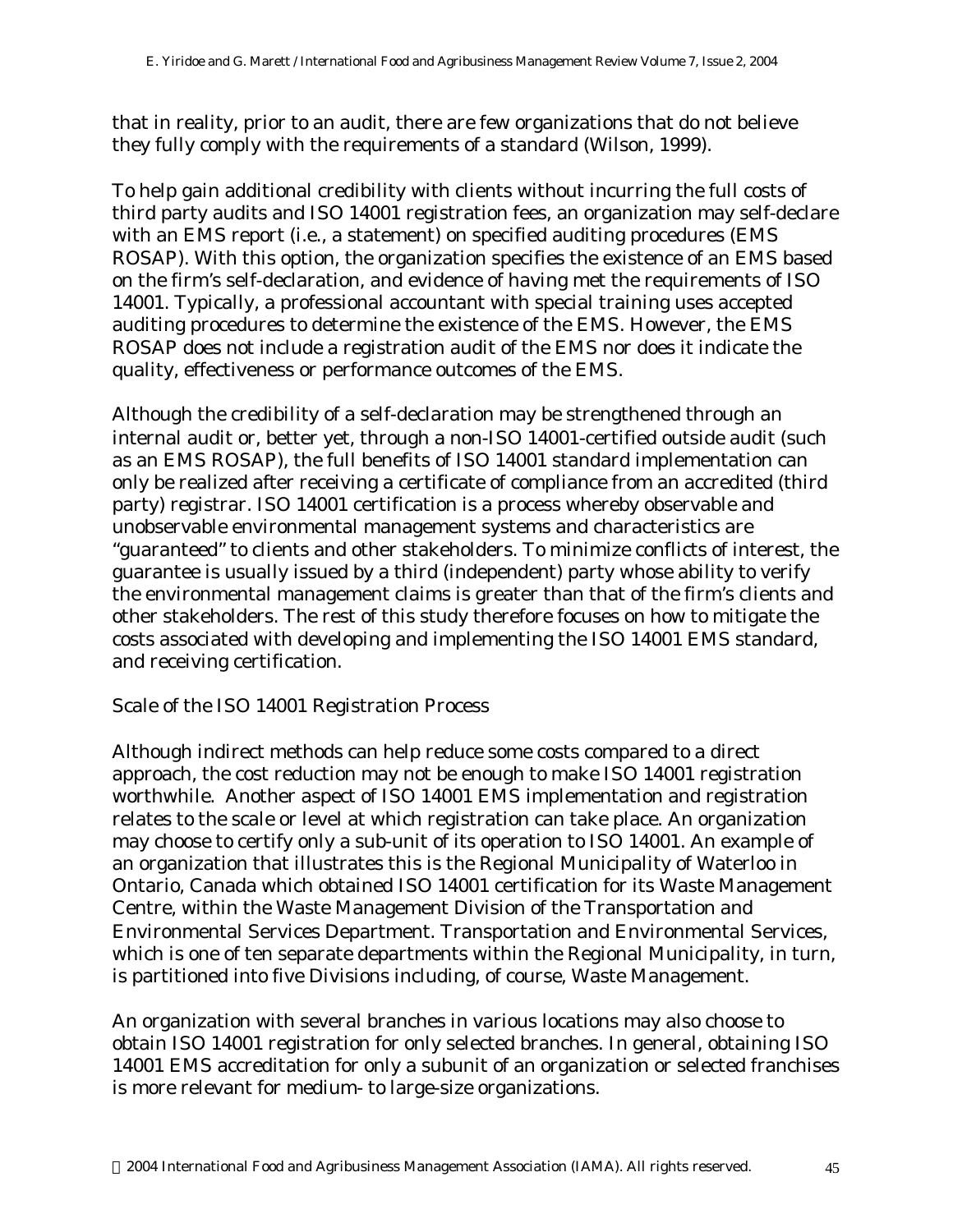Several organizations involved in the production of a similar product or service, or which have a common environmental policy goal can also obtain group or joint ISO 14001 standard registration for all member organizations. A variant of this approach is illustrated by the Living Wine Group (discussed later), and involves joint registration by all member agencies. Under this approach, all member organizations go through all the certification requirements and processes, including internal and external auditing.

Another variant of this group management approach is illustrated by the North Otago Sustainable Land Management Group (discussed below), where an intermediate structure is established to facilitate internal auditing and other activities (Figure 2). With this approach, cost savings are generated through random third party auditing of selected, as opposed to all, member EMSs. However, internal auditing of all individual EMSs ensures compliance and readiness of all participating firms for external audits. Administration of the scheme is provided by the central or coordinating entity, including internal auditing to ensure that all participants comply with the group's codes of practice.



**Figure 2:** A Group Management ISO 14001 EMS Scheme

Source: Adapted from North Otago Sustainable Land Management Group (1999)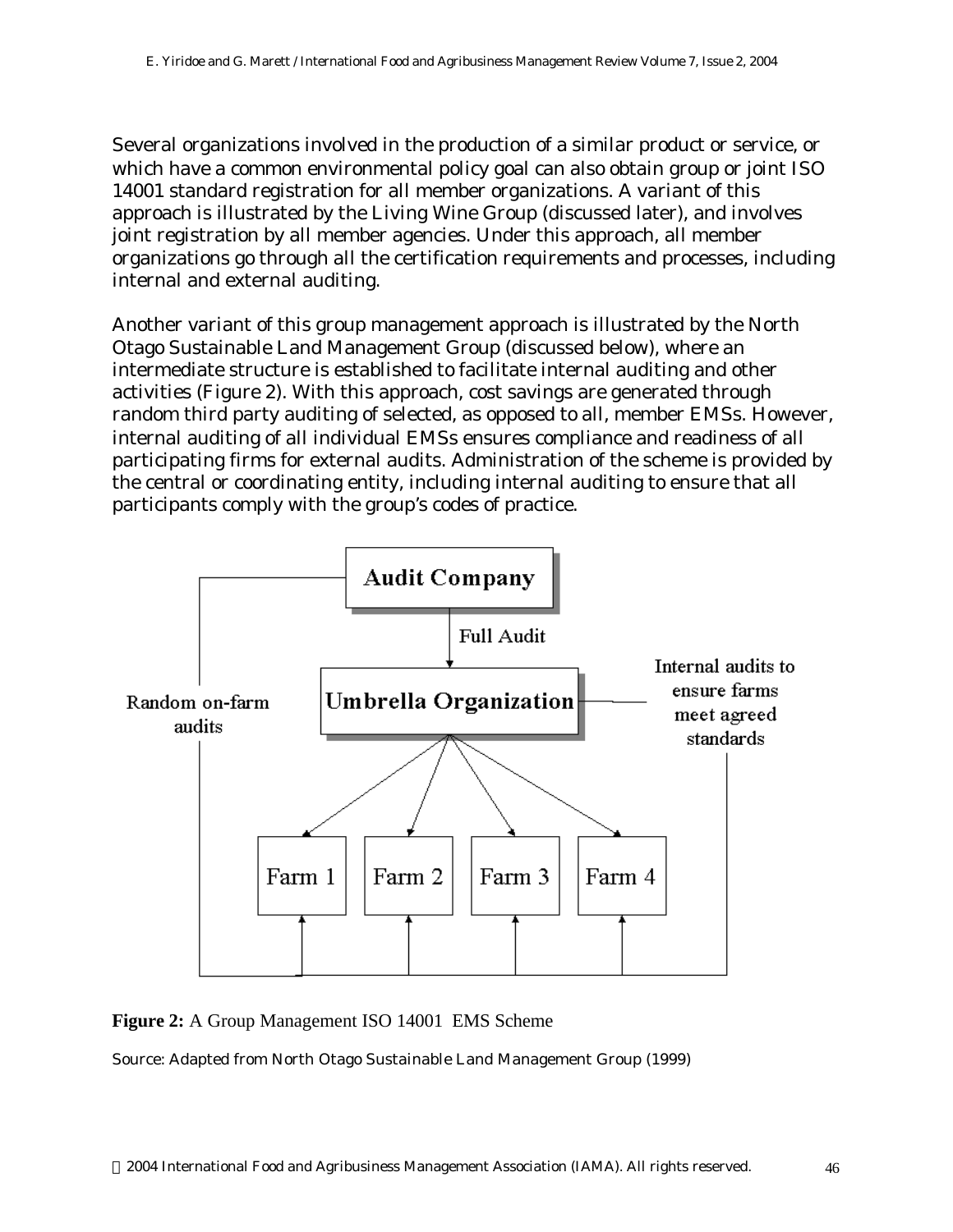Joint EMS or group certification to ISO 14001 can lead to significant cost savings, compared to individual certification. In a Swedish study of a diversified range of SMEs (including firms involved in transportation, manufacturing, waste management, and construction), Ammenberg, Börhesson, and Hjelm (2000) reported that group certification resulted in a 50% reduction in certification cost compared to individual certification. Cost savings may be generated from having a single internal auditor, rather than one for each participating firm. Other savings may arise from unique advantages associated with SMEs compared to larger organizations. For example, lines of communication are generally shorter, while organizational structures are generally less complex in smaller than in larger organizations. Such characteristics can enhance effective environmental management (Stapleton, Glover and Davis, 2001).

There are several other advantages to using a group management approach with an intermediate or central coordinating entity. First, average fixed costs are lowered as total costs are distributed among a larger number of participating firms. Second, management and control of the scheme rests primarily with the intermediate or umbrella entity, thereby reducing workloads while increasing efficiency for individual member organizations. Third, skills and expertise from individual enterprises can be pooled and shared within the group, as well as the potential to train internal auditors who may then offer reduced-fee services. Fourth, there is a potential for more effective and cost-efficient marketing and promotion for a larger cooperative of enterprises than for smaller individual operations which may not have the contacts, resources, or reach to influence the successful marketing and promotion of the environmental management practices (Riddiford, 1999; North Otago Sustainable Land Management Group (NOSLaM), 2000).

# **Case Study Design and Method**

Case research is the "preferred method of social science research when 'how' and 'why' questions are being posed, when the investigator has little control over events and when the focus is on a contemporary phenomenon within some real-life context" (Yin, 1994, pp.6) such as the one that interests us. In addition, research methods for conducting rigorous analysis of studies that involve processes have been proposed by Langley (1999). These methods were adapted for this study.

The case study approach allows for determining the reasons why particular decisions about ISO 14001 certification were made, how the EMS implementation and certification process was undertaken, and outcomes from certification. Three cases were studied to allow for in-depth analysis, while also facilitating the identification of subtle similarities and differences within group cases, as well as inter-group similarities and differences. This approach can improve understanding of key issues while generating prescriptions for prospective SMEs.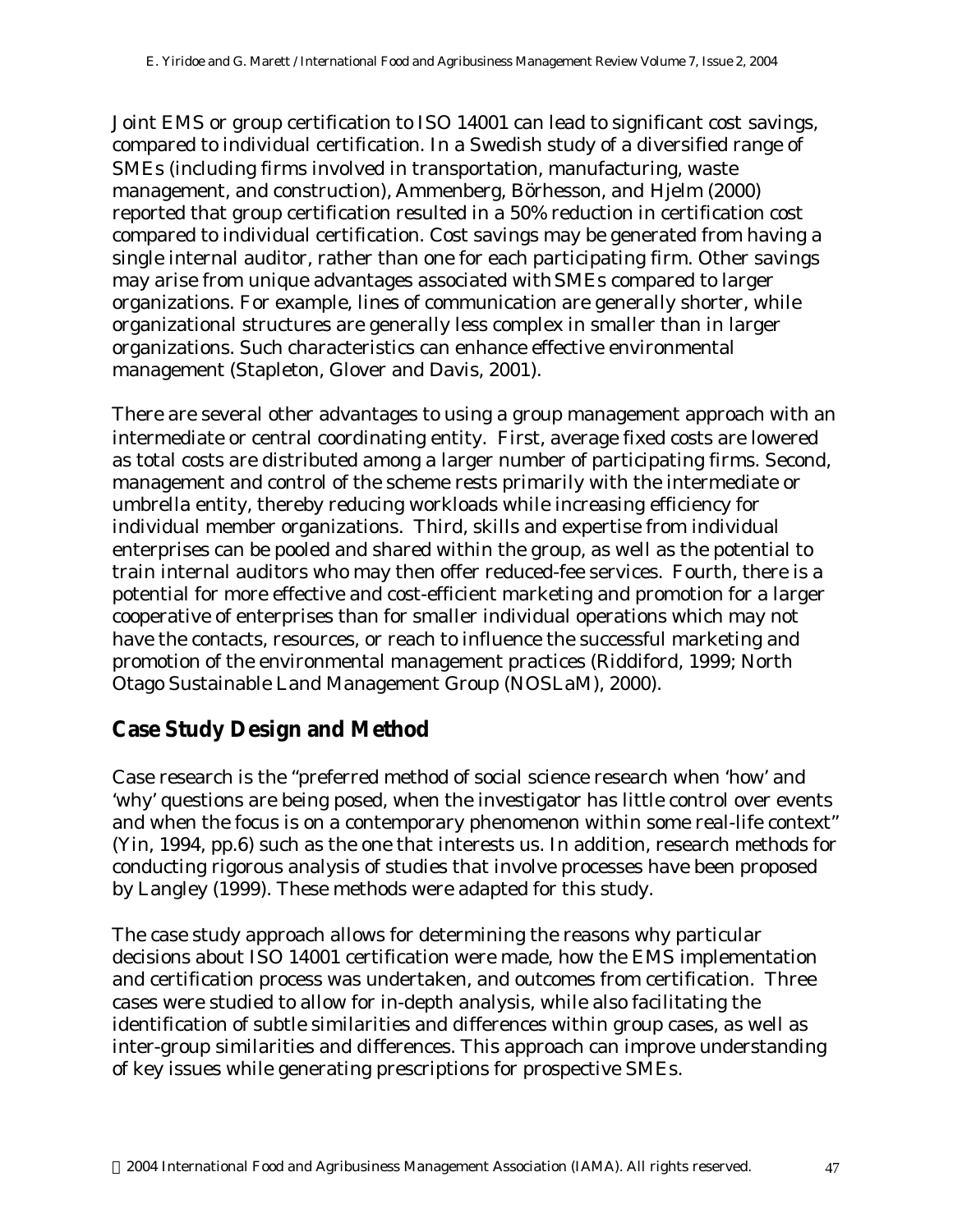The unit of analysis emphasized the entity that registered to ISO 14001. However, the constituent organizations in the entity were also investigated to provide background information on how the management and organization of the ISO 14001 standard certification process was accomplished. Thus, questions asked had to be pertinent to the unit of analysis, thereby improving relevance of the evidence collected.

Multiple sources of case evidence were collected and analysed, consistent with the case research method. For the three cases studied, information was obtained from several sources including various formal documents and newsletter publications, electronic-mail and telephone correspondence with key personnel, and websites of member organizations and ISO 14001-registered entities<sup>1</sup>.

The protocol for selecting organizations for the case research was based on a purposeful targeting of businesses in the agri-food sector. Specifically the objective was to: i) study firms in the agri-food industry that have demonstrated EMS compliance through third-party certification to the ISO 14001 standard; and ii) screen organizations within this set based on size, among other criteria. The organizations needed to fit a definition of SME, either in terms of number of employees, or based on gross annual income of the organization<sup>2</sup>. Second, each SME organization included in this case research should have obtained ISO 14001 certification, and more specifically used a process that, among other considerations, helped to considerably reduce the overall cost involved in developing and implementing an EMS and obtaining ISO 14001 certification, which would otherwise be a prohibitive expense for a single organization.

Agribusinesses have been slower in adopting ISO 14001 than other sectors - it is only in the past few years that farm and other agricultural organizations have begun registering to ISO 14001 (Wall and Weersink, 2001). The group initiatives studied illustrate ISO 14001 standard certification in the agri-food industry. Thus, businesses in the agricultural sector (which constitute over 60% of economic activity in developing countries and a significant employer in developed countries) can benefit from the experiences of the cases studied. However, the key issues highlighted can be applied to SMEs in other sectors, both in industrialized and less

l

<sup>1</sup> Official websites of the organizations studied include:

Living Wine Group: http://www.livingwine.org.nz/index.html

Norfolk Fruit Growers Association: http://www.norfolkfruitgrowers.com

North Otago Sustainable Land Management Group: http://www.noslam.co.nz/agvantage

<sup>2</sup> In the scholarly literature, there is no consensus on a definition of a SME. For example, US statistics refer to companies with fewer than 200 employees as SMEs. By comparison, in Canada, companies with fewer than 100 employees are defined as SMEs (Johannson, 1997). On the other hand, the Commission of the European Communities (CEC) (1996) defined SMEs as independent companies employing fewer than 250 employees, with a turnover of less than  $\bigoplus$  million or an annual balance sheet total not exceeding €27 million (cited in Ammenberg *et al*., 2000).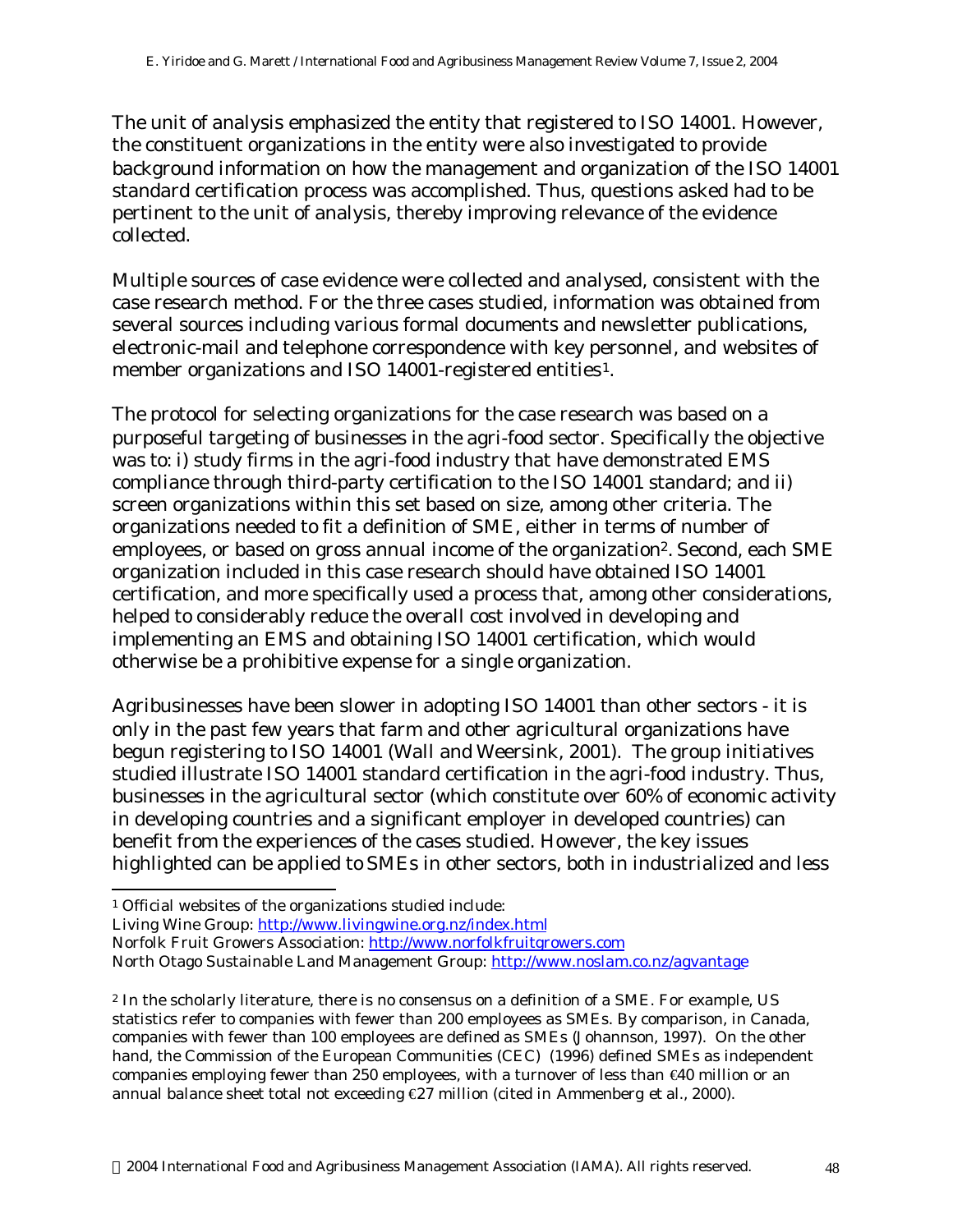favoured economies. The focus of the case study is on group-management approaches because the majority of SMEs may not have the financial and other resources and/or the desire to pursue registration independently.

# **Profile of Case Studies**

### *The Living Wine Group*

The global wine industry is initiating efforts to understand voluntary corporate environmental management, not only because there are environmental issues linked with both viticulture and winemaking (Knowles and Hill, 2001), but also because wineries are facing increasing market-related environmental pressure (Sterns and Peterson, 2001). The Living Wine Group (LWG) is a consortium of seven wineries (including Ata Rangi Vineyard, CJ Pask Winery Ltd, Martinborough Vineyard Ltd, Mission Estate Ltd, Palliser Estate Wines, Sileni Estates, and Vidal of Hakes Bay) in New Zealand that obtained ISO 14001 registration by using an indirect approach for the whole group. The LWG is the first winery in the world to obtain ISO 14001 certification, and the first to do so as a group (Riddiford, 1999).

The seven wineries have several common characteristics. For example, C.J. Pask Winery was founded in 1985, initially as a father and daughter venture, but completed a major expansion in 1991. Annual production currently stands at about 48,000 cases of largely four premium wine varieties, managed from over 100 ha of vineyard. To ensure a product of the highest quality, all wine is produced and processed on site, including bottling and labelling. C.J. Pask Winery has distributors in several countries in Europe (e.g., Germany, France, Sweden, Switzerland and England), Asia (e.g., Hong Kong, and Thailand), North America (e.g., Canada), and of course in New Zealand and Australia.

New Zealand as a whole prides itself as a leader in environmental management because its international reputation relies, in part, on its pristine environment over a small land area. Consequently there is a general keen interest in environmental stewardship in the country, and especially environmental management systems/standards, by various private industry groups. Although many industry organizations may seek to achieve government regulatory compliance only, a management system standard that has global recognition is important for internationally traded products such as wines (Orth and Krška, 2002). In addition, the wine industry as a whole is characterized by highly differentiated products, targeting particular consumer tastes and preferences (Knowles and Hill, 2001). Thus, demonstrating credible environmental management systems is important in the wine industry, where competitiveness within industry niches is growing in importance.

Given that about 55% of the wine produced is exported to environmentally-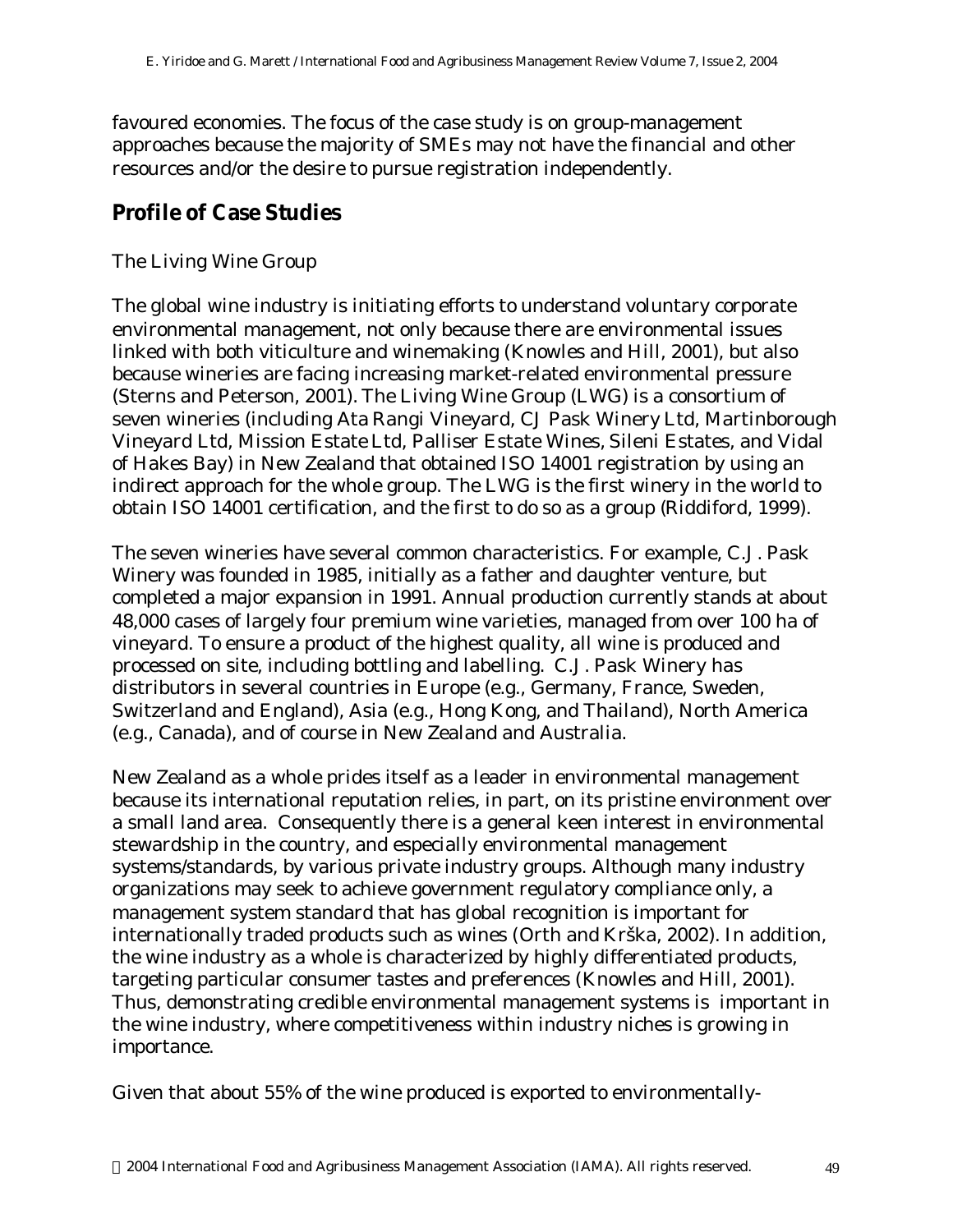conscious consumers (in markets such as western Europe), the Living Wine Group made a conscious effort to protect and/or improve the surrounding environment of their operations, thereby helping to continuously produce wines that are both excellent and unique. In the process, the LWG continuously aims at meeting the increasing demand for environmental accountability, while maintaining their niche market share (Goldsworthy, 2000).

The LWG, as a consortium, also exploited the first mover advantage associated with environmental innovation. In the process, the group emerged as the first winery in the world to register to ISO 14001, and subsequently exploited this in advertising and promoting their products to consumers. The behaviour of the LWG is therefore consistent with the opportunity-seeking firm in the environmental entrepreneurship literature (see, for example, Hart, 1995; Vastag *et al*., 1996) that focuses on the benefits of certification to realize competitive advantages and first mover advantages (Rondinelli, et al, 1997), and other strategic tools aimed at differentiating the consortium from other competitors (Goldsworthy, 2000).

#### **Motivation and Management Experience**

The ISO 14001 registration process for the Living Wine Group initially involved using a HACCP-based approach to assess the sites and activities of members, followed by a review of relevant local and national legislations (Riddiford, 1999). A set of key issues and activities were identified following the site analyses, and environmental objectives and targets were set and timelines established. Finally, operational controls and improvement programs, and monitoring and corrective action were implemented. A graduated approach was used to address environmental issues identified, and a network approach was used to meet ISO 14001 requirements jointly. The entire process required 18 months to complete (Goldsworthy, 2000). One of the member wineries had ISO 9002:1994 certification, which the group used as the springboard to develop the basic components of the EMS.

The registration process was voluntary and motivated primarily by internal, as opposed to external, considerations. Internal factors that motivated the registration decision included management culture with a willingness to adopt strategic corporate environmental policies, and integrate environmental management into all aspects of the activities and products of the LWG.

Cost was a key factor that motivated the joint approach to ISO 14001 accreditation. According to Riddiford (1999), there was significant cost savings in several aspects, such as consultancy fees, auditing costs, and certification costs. Apart from the cost savings, joint registration also allowed for the sharing of information from the various vineyard and winery management practices, thereby allowing for efficient and speedy accreditation. The competitive nature of the individual wine business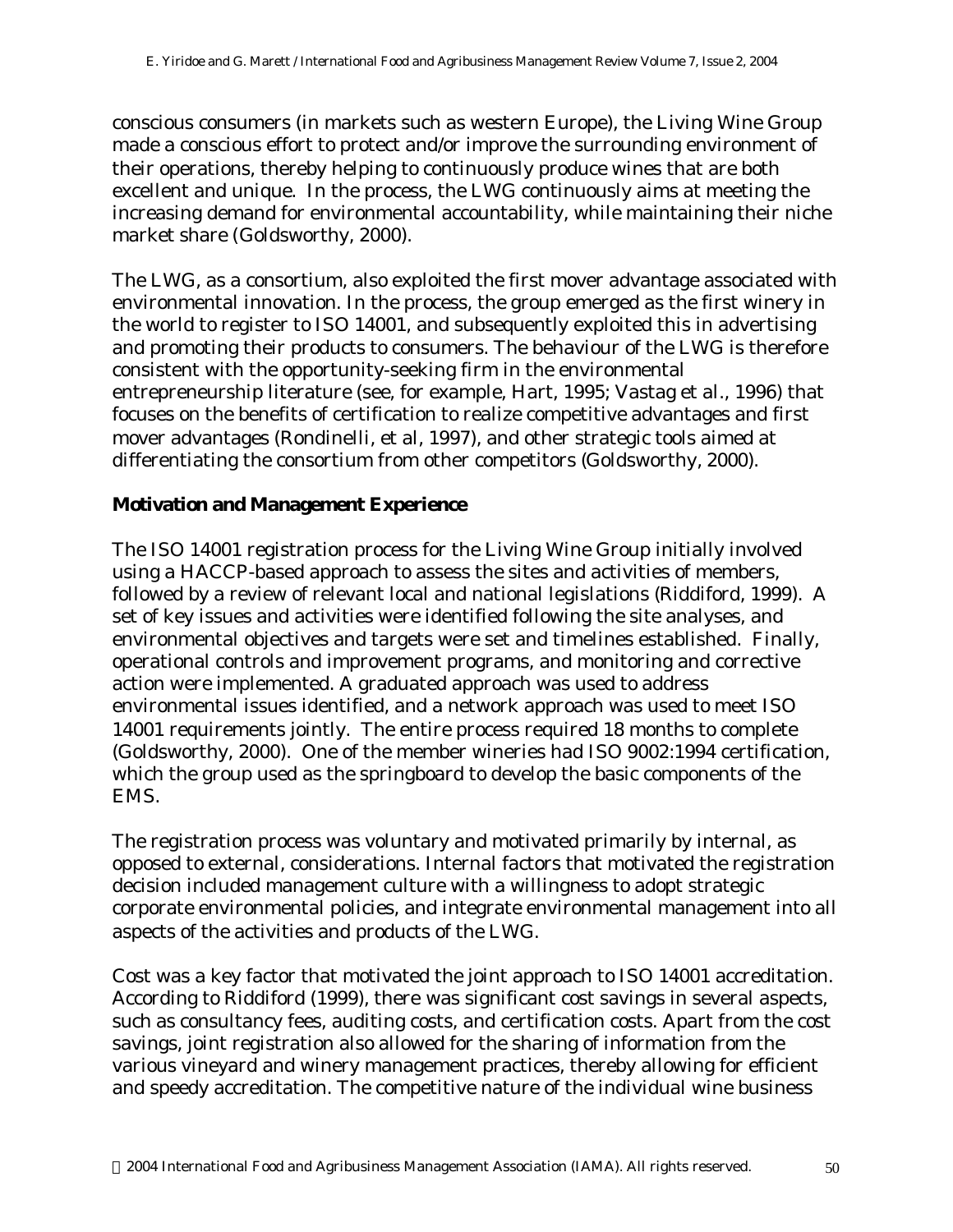ventures, (see, for example, Knowles and Hill, 2001; and Orth and Krška, 2002), initially led to hesitation in information sharing, but peer support and motivation prodded the process to succeed (Marett, 2000).

Members of the consortium cited other benefits associated with taking such a group approach to achieving ISO 14001 registration. Internal staff time and the opportunity cost of time spent during the EMS development and registration process were minimized considerably. One member winery estimated its costs of implementation and initial audit at about CDN\$32,000 (Goldsworthy, 2000). Costs of external expertise were minimized by providing consulting and training jointly, sometimes in a group workshop format. In addition, having members of the consortium present "best practices" seminars, provided additional savings. Furthermore, during a three-year period, periodic auditing and registration costs (as part of the continuous improvement cycle of ISO 14001) for a 250-500 tonne winery was reduced from approximately CDN\$29,000 to between CDN\$6,500 and CND\$9,700 (Riddiford, 1999).

Many enterprises find internal staff time to be a costly component of ISO 14001 certification. The Living Wine Group reported that its last winery required about 20-person days to move from initial EMS development to registration, a considerable savings over what has been reported for other organizations (see, for example, Knowles and Hill, 2001). The savings were achieved partly through effective use of time, by having pre-set documentation and spreadsheet templates for recording, monitoring and testing. This saved considerable time in setting up and implementing the EMS, and allowed more time for achieving high environmental standards and outcomes.

A second category of benefits reported, and which is key to the overall cost efficiencies in the group approach, was the shared information and knowledge that resulted from collaborating among similar enterprises. The group approach allowed for participating companies to develop a knowledge and information base and experience, and a library of practical solutions to complex environmental issues (Riddiford, 1999). The resulting peer support and encouragement that prodded the entire group process was described as a huge bonus. Members of the LWG reported that the rapid accumulation of experience and knowledge would likely not have been possible if they sought ISO 14001 registration individually.

#### **Summary**

Complexity of the environmental issues facing the individual wineries, and the fact that members of the Living Wine Group were the first winery in the world to seek ISO 14001 certification were reported as challenges. However, these challenges were managed by pooling knowledge and resources, from which evolved a large data and information base, covering a broad array of issues and solutions. The HAACP-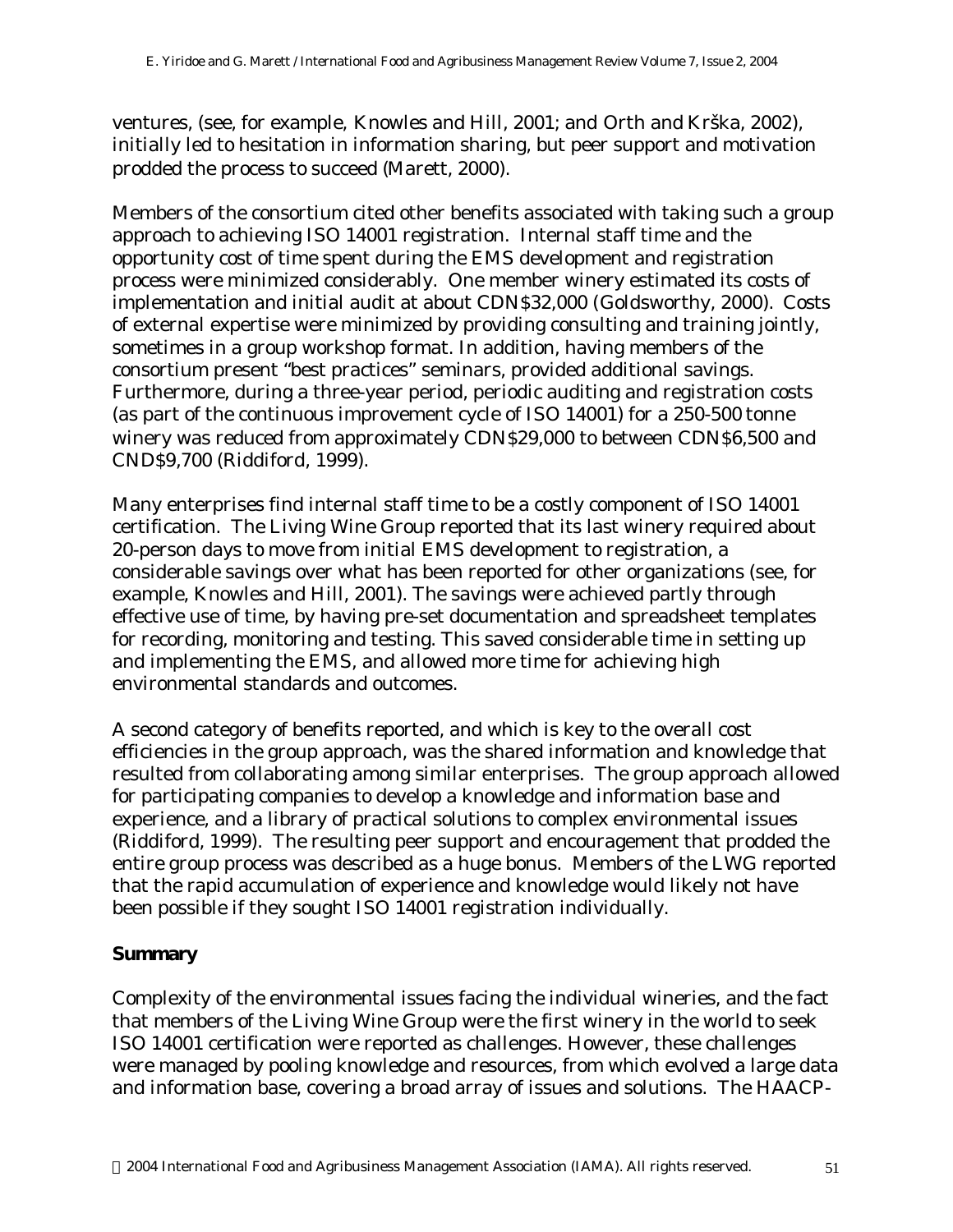based indirect approach provided flexibility, but also allowed the wineries to integrate various practices and programs simultaneously, as well as help address other relevant issues such as food safety and health, and food quality. Furthermore, limited consumer knowledge about environmental management was addressed to some extent through the group approach, as it allowed for greater market awareness of the environmental management practices. This approach to marketing and promotion has potential application to other SMEs both in agri-food and non-agricultural businesses, because it is generally more difficult for firms with smaller market shares to create or maintain new and/or existing international markets. The joint approach also made it possible for the consortium to develop a cooperative marketing strategy, with market synergies in, for example, the packaging of products to customers.

The Living Wine Group benefited from formalized procedures, changed attitudes, and improved general outlook and the ability to think about a 'broader picture'. Overall, the LWG is optimistic that the long-term benefits of ISO 14001 registration will outweigh the costs because the group has long-term environmental stewardship goals.

#### *Norfolk Fruit Growers' Association*

The Norfolk Fruit Growers' Association (NFGA) is a farmer co-operative, located in Simcoe, Ontario, Canada. NFGA is an apple marketing organization, with storage and packing facilities for its member-growers. NFGA was chartered in 1906, and has undergone various changes over the years. For example, membership has changed, from 525 in 1911, to 43 in 1980, and currently consists of 32 active member-growers. NFGA is a limited liability company in which policy decisions are made by the general membership, while the co-operative's daily operational activities are overseen by five member-elected directors.

NFGA has, since its establishment in 1906, focused on organizing small-scale farmers into a successful organization, and strives to generate benefits from marketing its products in North America (i.e., Canada, and the US), South and Central America (including the Caribbean region), the U.K., Indonesia, and Sri Lanka. These benefits (including those from ISO 14001 certification) would other wise be difficult to achieve for any one member alone. The primary functions of the NFGA are to continuously improve: i) the quality and quantity of the fruits marketed, and ii) uniformity in the system of packaging, storing and marketing its products. The main fruits shipped from the co-operative are apples (especially varieties such as Empire, McIntosh, Red Delicious, Idared, and Golden Delicious) and, to a lesser extent, pears. Members of the association jointly produce about 20% of Ontario's apples, grown on 3300 acres, and has the potential to produce an estimated 2.25 billion bushels a year (Dean, 1999).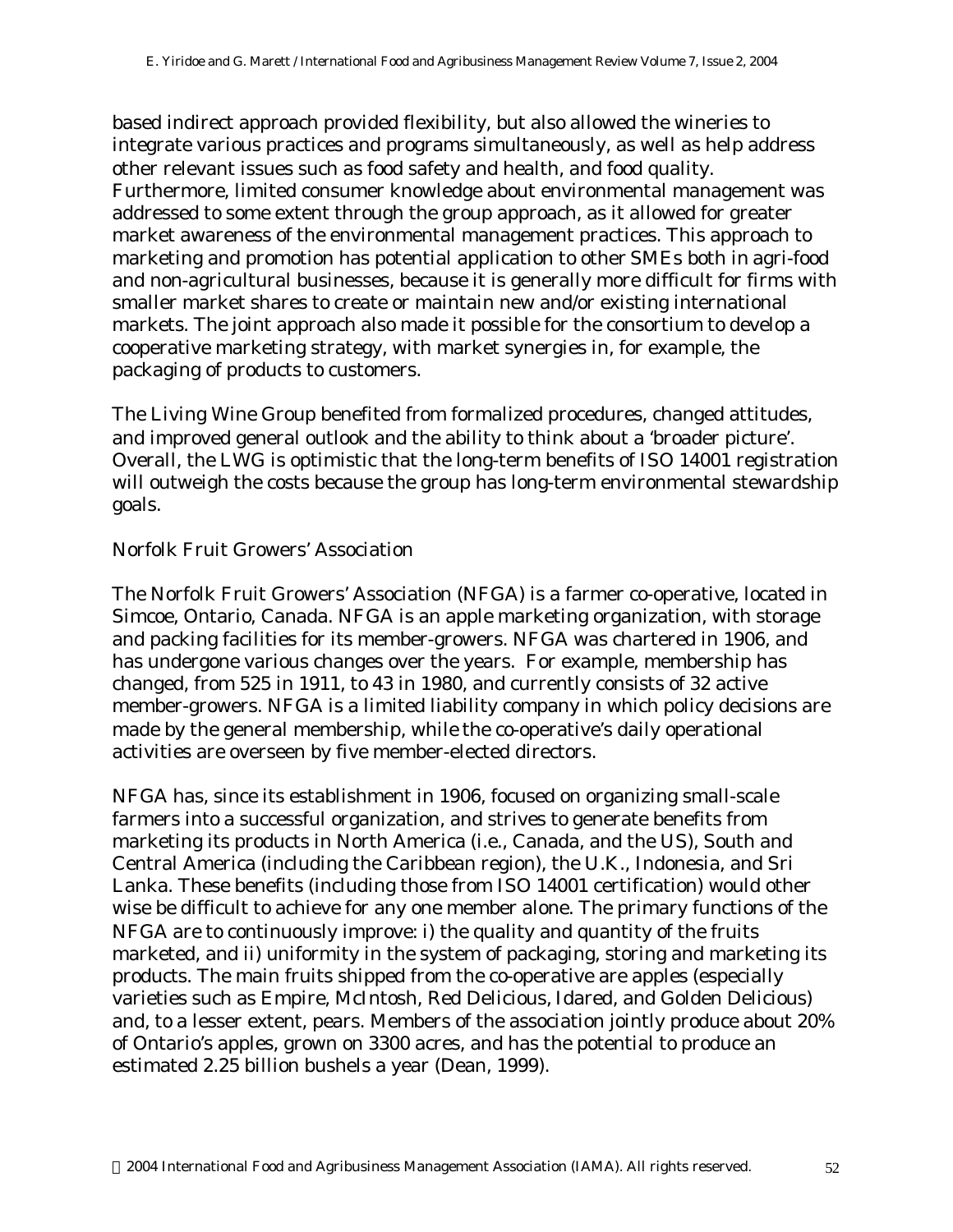#### **Motivation and Management Experience**

NFGA agreed to obtain ISO 14001 certification as part of a pilot project for the Ontario Federation of Agriculture (OFA), in which the federation wanted to assess the gaps and upgrades needed to transform the Ontario Environmental Farm Plan program to meet ISO 14001 requirements (see also, Figure 1). The primary objective and clientele groups of the pilot project were to assess the needs for producers, and agricultural produce packing facilities. NFGA agreed to undergo the packhouse experiment. A further motivation to seek ISO 14001 certification arose from pressure from UK clients to demonstrate credible quality and environmental management standards (O'Neil, 1999). Consumer demand for crisp and juicy apples led to changes in the growing, handling, packing and marketing of the organization's apples, sold under the 'Norfolk Brand' and 'Golden Garden Brand' labels. Thus, packaging is used as a strategic tool for product differentiation and developing the Norfolk brand, consistent with Vazquez *et al*. (2003), who further argued that packaging also serves to communicate product benefits to consumers. In addition, the ability to better market their products and gain potential market advantages helped to push the ISO 14001 certification process into completion.

ISO 14001 certification by the NFGA is consistent with the earlier discussion on scale of the certification process, and illustrates a case where only a component of the entire fruit production and marketing process is registered. Members grow the apples on their farms, while the NFGA staff manage the facility. No employees of the NFGA are members of the cooperative. To ensure product quality and consistency in the production process before each individual member-grower's fruits are received in the NFGA facility, members are provided with technical services including crop protection services and products, field containers, and other orchard supplies. The co-operative also engages quality control staff, who visit member orchards to monitor crop development and conduct studies aimed at continuous product improvement.

It took about 16 months to complete the ISO 14001 EMS implementation and registration requirements. Writing the cooperative's EMS implementation procedure manual took considerable time, and was completed in November 1999. ISO 14001 certification was obtained in 2001. To help demonstrate product safety and quality, the co-operative also employs HACCP principles in the packing and storage processes. HACCP certification, which is a food safety and quality assurance scheme, was obtained in 2001, concurrently with ISO 14001, and generated synergies and benefits for both schemes. Simultaneous certification of ISO 14001 and HACCP illustrates a variant of the indirect routes to ISO 14001 certification, highlighted earlier. Consistent with the earlier discussion on the possibility of carry-over fixed costs associated with registering multiple schemes, staff of the NFGA reported "substantial" benefits from the simultaneous certification to ISO 14001 and HACCP, and transaction cost reductions. Another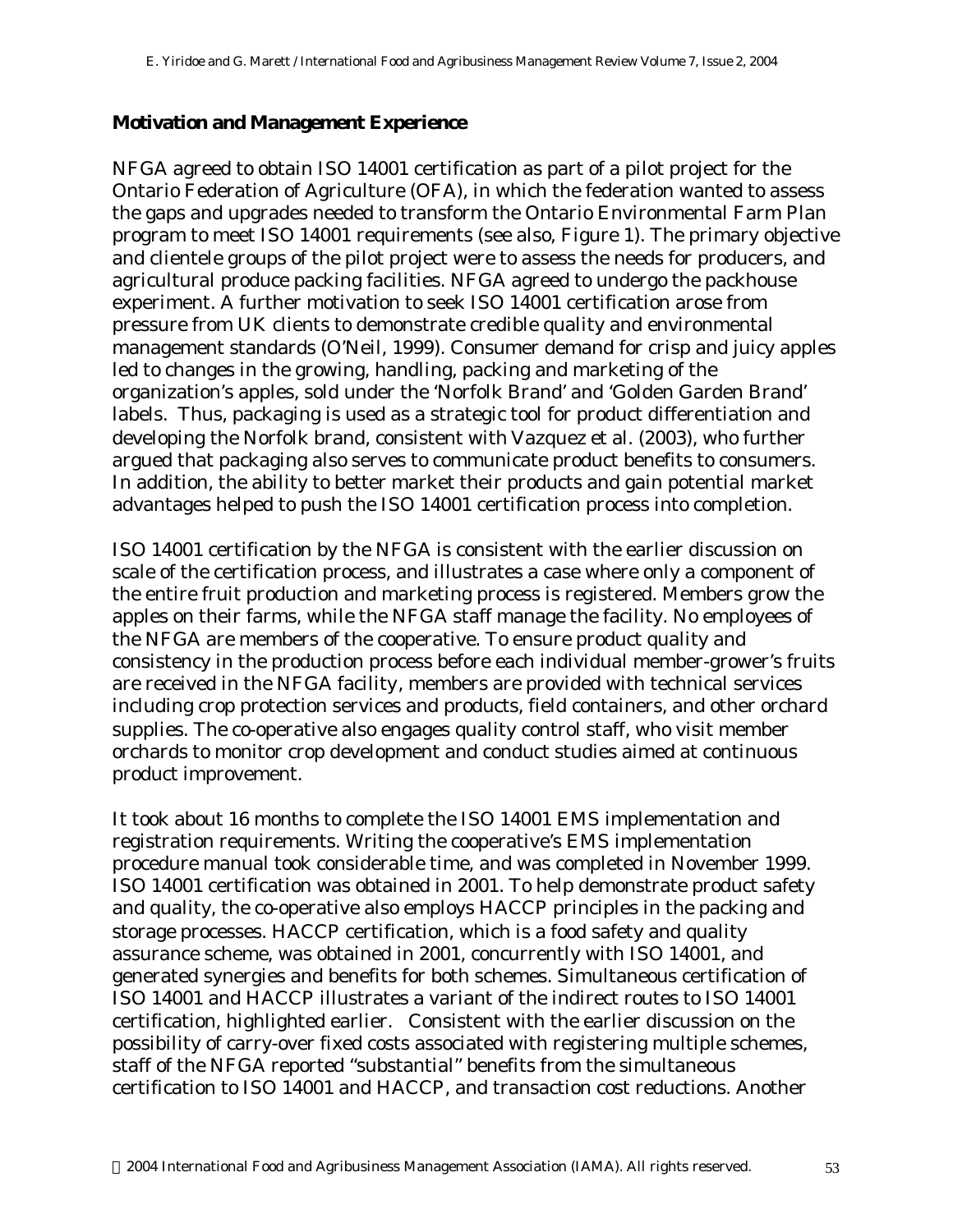demonstration of NFGA's innovativeness is highlighted through an Integrated Pest Management Program (IPM) that was implemented on member-farms in the late 1970s. The IPM program helps to ensure fruit tree protection, while considering and integrating horticultural, environmental and economic aspects of their activities.

New innovations in the NFGA facility include a state-of-the-art packing line, with optical (i.e., video camera) graders which help to sort fruit by size and colour, along with computerized and automated bagging units (Dean 1999). The association also actively collaborates with public research institutions and universities, thereby helping to stay abreast with new production and management techniques. Besides satisfying the environmental concerns of clients, implementation of ISO 14001 EMS enabled the member-growers to become more aware of the environmental impacts on their activities and services.

#### **Summary**

Members of NFGA are involved in the production and marketing of a common product – fresh apples – and have common environmental policy goals of demonstrating a reputation as 'good stewards of the land'. Consistent with the earlier discussion on scale of the certification process, these common goals and production characteristics provide a basis for joint certification by the cooperative. ISO 14001 certification by the NFGA illustrates several agribusiness and ISO 14001 EMS-related characteristics, not reflected in the other two case studies. First, NFGA is a chartered co-operative, registered as a limited liability company. Furthermore, the NFGA illustrates a case where ISO 14001 certification is achieved by registering only the packing and marketing component of the production and marketing of an agricultural product, thereby illustrating the issues discussed earlier regarding scale of the ISO 14001 registration process. In addition, ISO 14001 registration was obtained simultaneously with the HACCP scheme, and helped to generate synergies for the two schemes.

### *North Otago Sustainable Land Management Group*

The North Otago Sustainable Land Management Group (NOSLaM) has been in operation since 1994, and is an outgrowth of an initiative to develop soil management guidelines for the North Otago region of New Zealand (North Otago Sustainable Land Management Group, 2000). North Otago is situated on the east coast of the South Island of New Zealand, and is one of the oldest farming regions in the country. A key motivation for the NOSLaM initiative stemmed from several years of drought and overgrazing which, in turn, resulted in soil erosion and soil degradation problems. In 1996, NOSLaM expanded its focus to include broad environmental issues. A primary goal of NOSLaM was to have the North Otago region recognized in the marketplace, both nationally and internationally, as a sustainable farming community with a strong commitment to meeting changing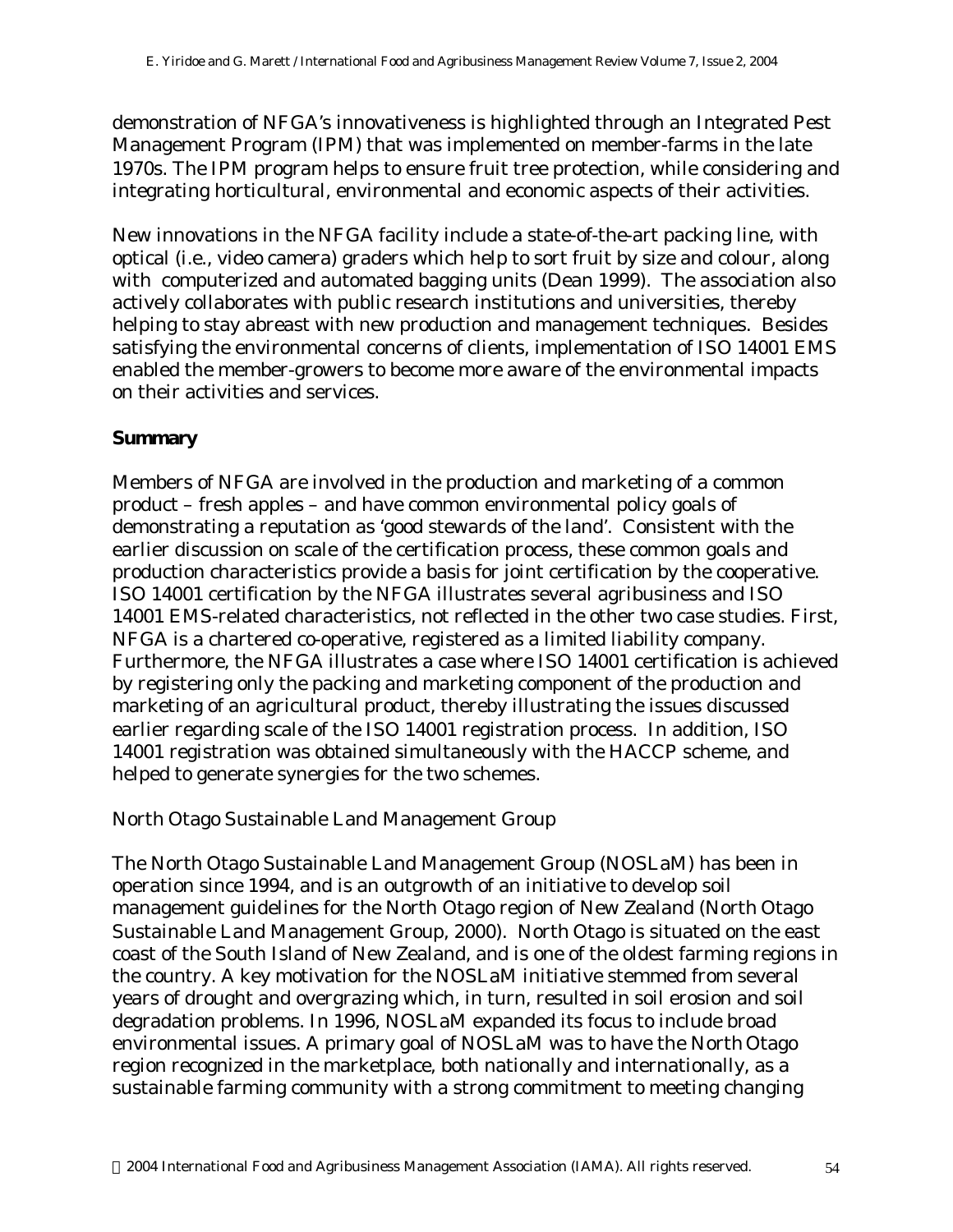market demands and environmental stewardship in food and fibre production. The group promotes adoption of environmentally friendly farming methods through information exchange via newsletters, field days, seminars and on-farm demonstrations.

#### **Motivation and Management Experience**

A centrepiece of the NOSLaM efforts was probably the development of the "ENVIRO-AG" Farm Environmental Certification Scheme, which is modelled on, and is an intermediate scheme to obtaining, ISO 14001 EMS. ENVIRO-AG can help farmers objectively assess the environmental impact of their farm activities, develop suitable management practices and monitoring methods, and can help ensure conformance to ISO 14001 codes. Each farmer controls this process by using a proforma work manual and customizing it to suit individual needs and operating conditions, thereby saving time and other (including financial) resources (Carruthers, 1999).

The group felt that ISO 14001 registration could enable participants to demonstrate credible claims of environmental management because, unlike other environmental farm planning initiatives, ISO 14001 certification requires third-party audits in order to meet the stringent ISO codes. ENVIRO-AG certification takes the farm planning initiatives to another level, with auditing of both farm plan documents and on-farm practices to ensure that farmers comply with their environmental management claims. Farmers also conduct self-audits every year to ensure that key objectives are met. In addition, farms are audited by NOSLaM every three years, and are subject to random audits by a certification organization, Societe Generale de Surveillance New Zealand Ltd.

The whole process involves three stages, details of which are outlined elsewhere (North Otago Sustainable Land Management Group, 2000), and are not repeated here. Throughout these stages, farmers are actively involved and provide input on key information pertaining to their operations and, with the aid of computer software and staff, determine important activities, objectives, best management practices, monitoring methods and corrective actions. The farm plans also incorporate elements of the Hazard Analysis and Critical Control Point (HACCP) system.

If farmers do not wish to pursue full ISO 14001 certification, they are not required to do so, but can still have effective environmental farm risk management plans. However, if farmers wish to further demonstrate their environmental stewardship claims, then ISO 14001 standard registration provides a means to document environmental management activities, and provide operational control and assurance to clients. More than 80 properties across the North Otago region have ENVIRO-AG plans, with some in various stages of ISO 14001 certification under a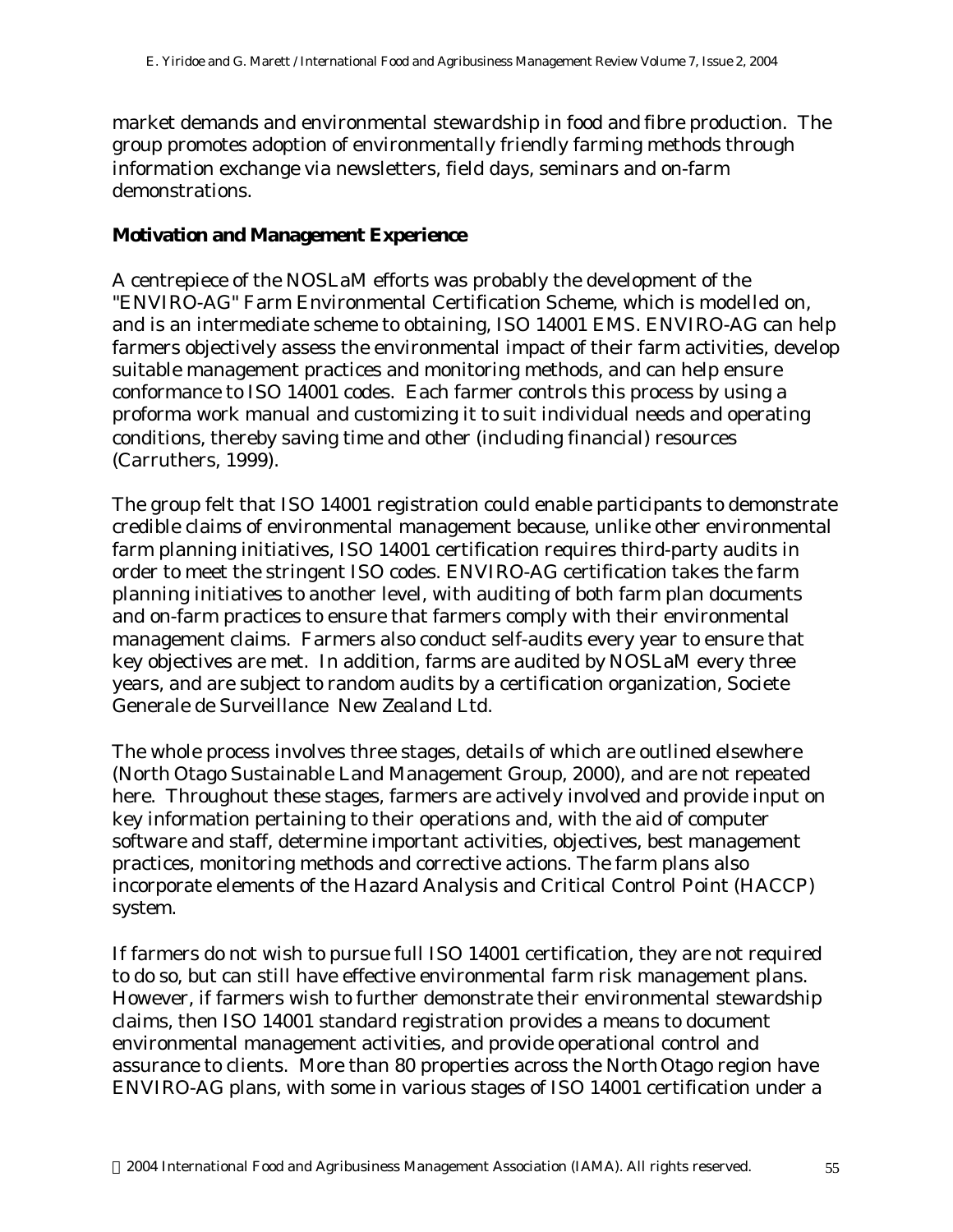group scheme. Six of those who had ENVIRO-AG certification also completed ISO 14001 certification by 1999. The certification is conducted as a partnership between the NOSLaM group and Societe Generale de Surveillance New Zealand Ltd. Obtaining ISO 14001 certification through the ENVIRO-AG environmental program illustrates an indirect route to certification, discussed earlier (see, also Figure 1). However, unlike other similar farm programs (e.g., current Environmental Farm Plan programs in Canada and the US), because the ENVIRO-AG process is an auditable system, it is also used to verify farmers' claims about their environmental management.

As part of its education and communication efforts, NOSLaM develops information leaflets on topics of importance to farmers, and helps focus on issues affecting environmental sustainability. These brochures also provide summaries of the latest research and practical recommendations on farming. NOSLaM uses the information sheets at field days and interest-group meetings.

#### **Summary**

Success of the ENVIRO-AG program and group certification to ISO 14001 have been attributed to several factors (North Otago Sustainable Land Management Group, 2000), including:

- The group had a clear vision of where it wanted to be in the future, aiming to become a market leader in sustainable land management. This evolved a sense of purpose and a need to develop sustainable, practical and effective solutions to real farm issues.
- ß The group developed a 'paddock to plate' philosophy that required developing links with processors, producer boards and other industry groups, and community. A group co-ordinator played an important role in organizing and coordinating all the initiatives and activities among members (see Figure 2), while establishing and maintaining vital links and networking with other organisations.
- Innovation was a key feature to success of the NOSLaM program. The group took risks in developing and implementing systems that had previously not been attempted at the farm level.
- ß Strong partnerships were developed and maintained throughout this continuous process, between various stakeholders (such as communities, Otago Regional Council, and Waitaki District Council). These relationships were extremely mutually beneficial to all parties involved.

#### *Lessons Learned from Case Studies*

In all the cases studies investigated, the initial impetus for establishing, implementing, and continuously monitoring and evaluating the EMS was a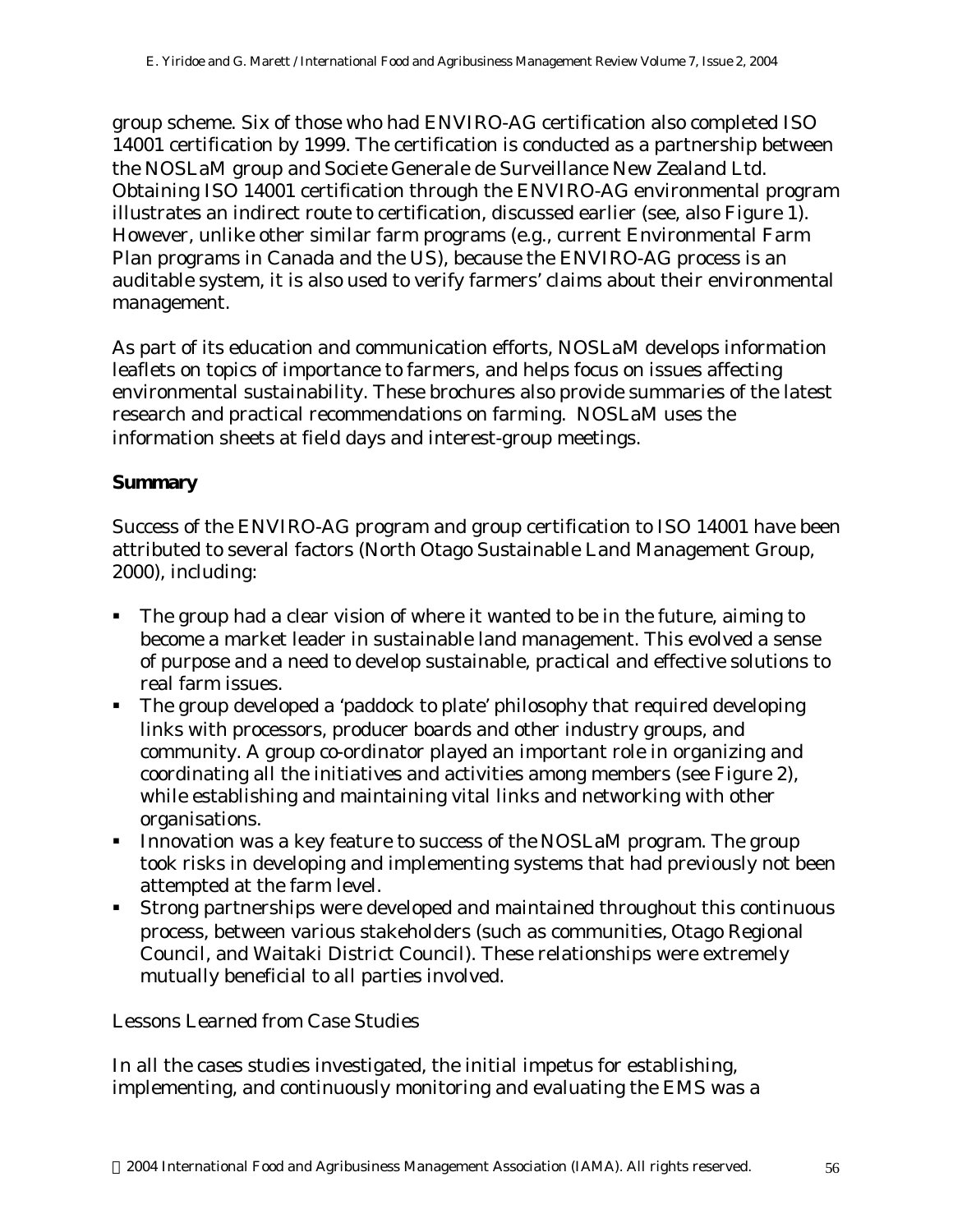voluntary one, based on a felt need and not imposed by external regulators. The NOSLaM program was motivated by a need to conserve soil resources after years of degradation. In contrast, the Living Wine Group sought to exploit the first-mover advantage associated with environmental innovation, and used this strategic tool to differentiate wines produced by the consortium from competing products. On the other hand, NFGA agreed to participate in a pilot project, primarily because the cooperative wanted to meet the needs of clients, especially in the UK.

In general, most organizations have some kind of EMS, although this may be very rudimentary and informal, and not well documented and/or communicated. A formal system can be developed, regardless of the initial framework used to create the EMS, and can result in cost savings. In addition, the organizations studied used as much existing management practices and resources as possible, including existing quality and management schemes, to meet the ISO 14001 EMS requirements. Thus, the organizations did not completely 're-invent the wheel' or redesign the process during the EMS development and implementation. Where appropriate, the organizations made use of the experience and expertise of internal personnel to achieve their objectives.

The Living Wine Group produces products where emphasis on the production process and practices can enable retailers and consumers distinguish the product from competing goods. The LWG is also involved in markets (such as the EU) that demand verifiable environmental quality management, or where image on environmental quality management is critical to business success. Thus, SMEs which produce commodities that cannot be differentiated from similar products may not be in a position to obtain such market benefits through ISO 14001 registration, because other competing firms will free ride and capture some of the accrued benefits.

### **Implications for Managers of SMEs**

Environmental stewardship is a concern for a diverse range of business organizations, in both industrialised and developing economic systems. It is important to note that the certification costs considered in this study focus on the costs associated with adopting and implementing the ISO 14001 EMS, but tend not to link such costs with specific outcomes, such as reduction in environmental quality levels. This is partly because ISO 14001 is a conformance and guidance standard, as opposed to a performance standard. For businesses involved in international markets, the NFGA and LWG case studies suggest that consideration be given to exploiting the competitive advantages and other benefits associated with implementing an international standard such as ISO 14001.

Apart from the one time costs for developing and implementing the ISO 14001 EMS standard, additional expenses are needed for marketing and promoting awareness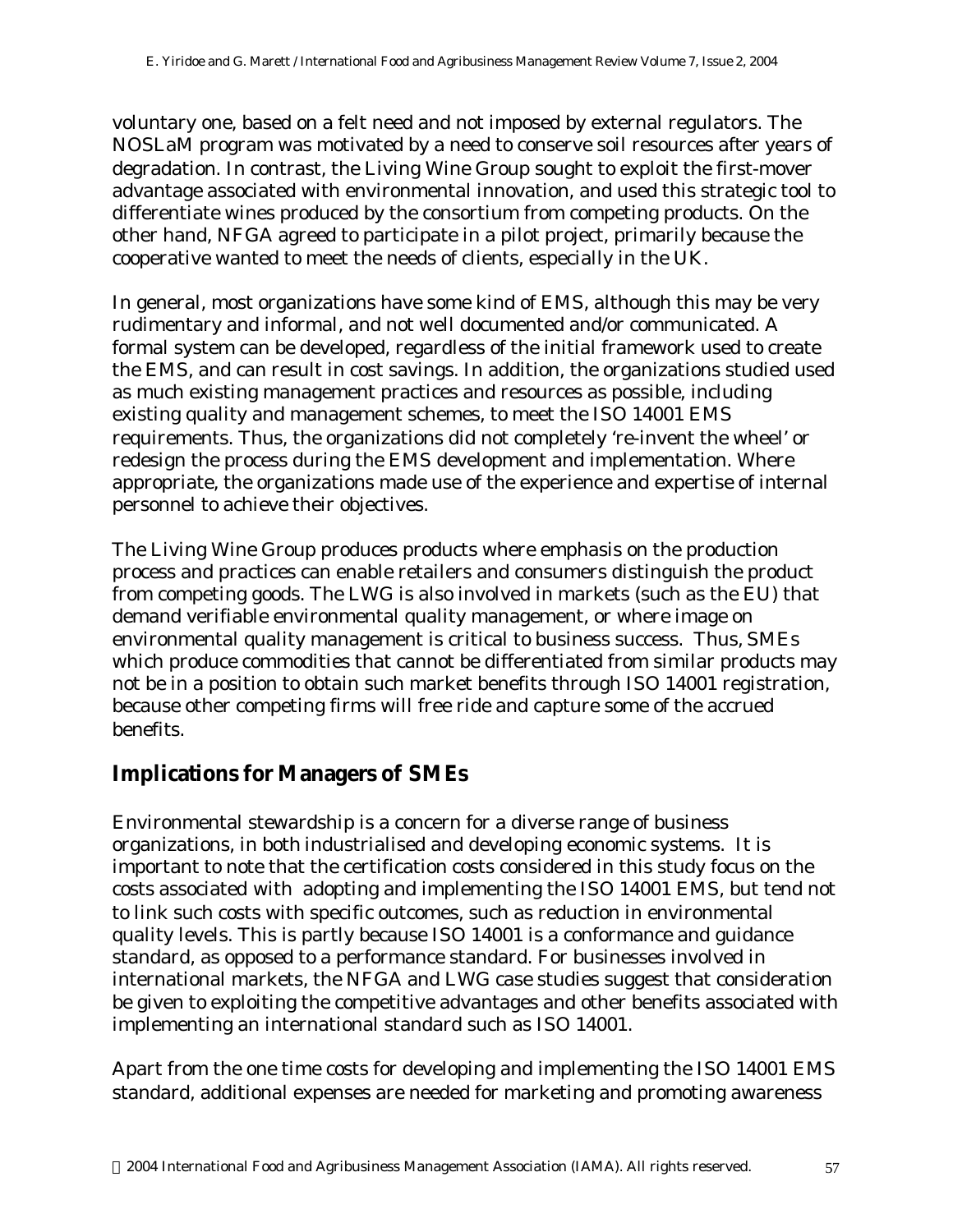of the standard, and for periodic re-certification. SMEs may be reluctant to adopt ISO 14001 due, in large part, to the high economic (including opportunity) costs associated with EMS development and implementation. The ingenious approaches used in the case studies investigated demonstrate that there are ways to effectively mitigate the high costs and other resource problems of SMEs, if there is the will and commitment to do so. For example, sectoral adoption and implementation ISO 14001 can assist SMEs in adopting the EMS. However, SMEs will require the will and commitment to undertake such initiatives.

Apart from cost considerations, other issues for SMEs (especially in less favoured economies) may constrain ISO 14001 certification. These include availability and accessibility to environmental auditors, and other technical considerations such as lack of standards-setting national agencies and their representation on ISO. In addition, human resource needs is one of the key challenges to EMS implementation for SMEs. Furthermore, SMEs tend to be more threatened by (larger) competitors because SMEs tend to be in niche markets that are typically more competitive because niches tend to change frequently.

On the other hand, from a management and an organizational point of view, several unique characteristics of smaller enterprises may make them better suited for implementing environmental management initiatives than larger firms. Smaller firms are generally able to manage change better than larger firms. Employee relationships also tend to be closer and less rigid because SMEs have fewer employees and a less hierarchical organizational structure than large organizations. Larger organizations will have to break down and implement environmental management initiatives at divisional and department levels, making it less easy to have the whole organization committed to and certify to the standard.

### **Summary and Conclusions**

The primary objective of the ISO 14001 EMS standard is to enhance and continuously improve compliance with environmental laws and regulations, and the environmental stewardship policies of organizations. However, environmental stewardship programs are not costless initiatives. The case studies investigated linked these elements with production by integrating environmental and business objectives, with environmental stewardship as a core part of the corporate decision making process. Individually, the SMEs studied do not wield great power in the traditional business sense. However, the organizations studied saw competition of the present/future as shifting from competition for market share towards competition for opportunity share, and therefore exploited the first-mover advantage in environmental innovation. The joint or group approaches adopted resulted in "beyond compliance" activities that considerably reduced certification costs and enhanced resource use and overall business performance. In addition,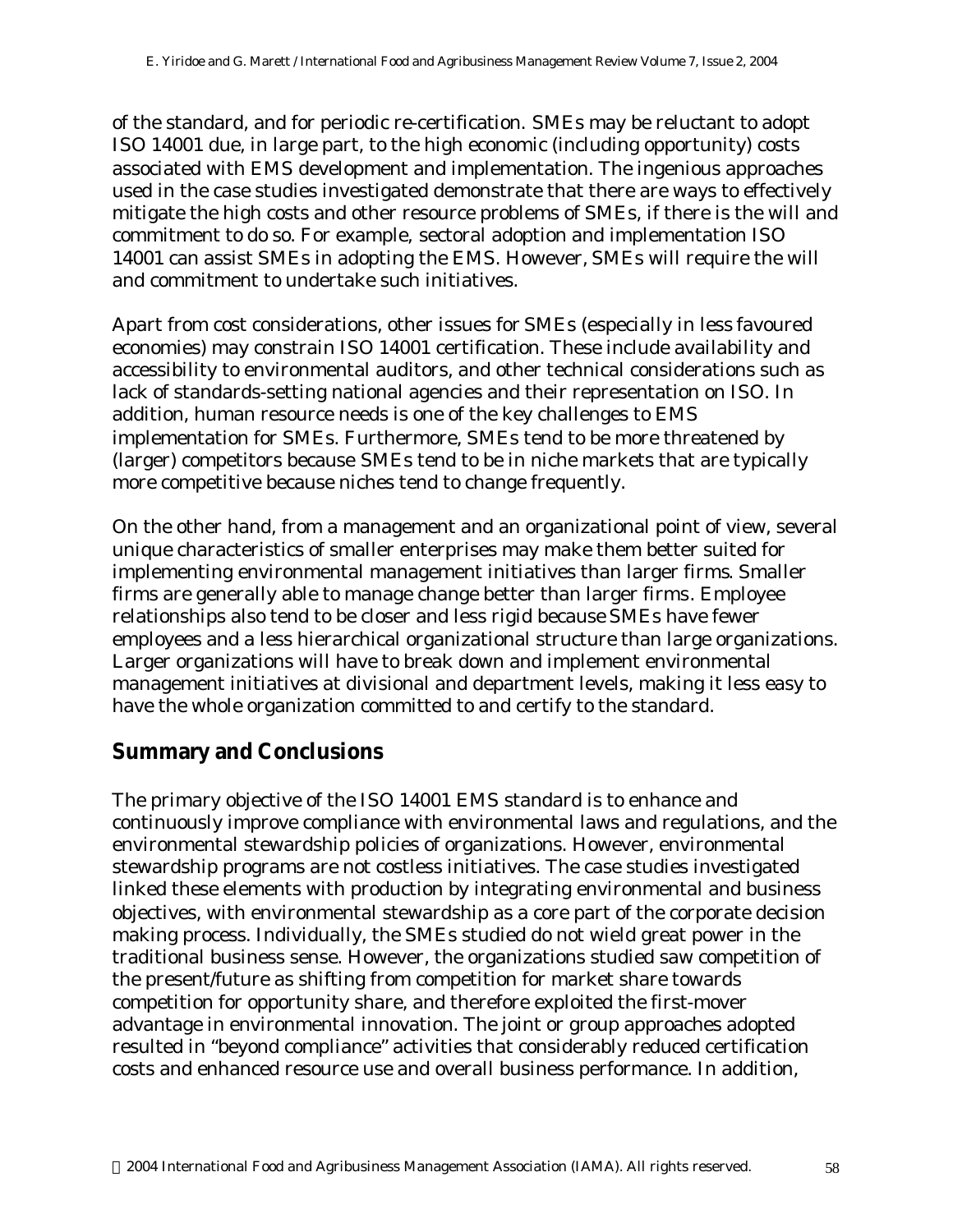existing environmental management systems or quasi-EMSs that can be adapted and used can help reduce ISO 14001 EMS standard registration costs.

## **References**

- Alexandra, J. (1999). Environmental management systems for Australian agriculture: Issues and opportunities. Paper presented at the 1st National Environmental Management Systems Agriculture Workshop. May 26-28, Ballina, New South Wales, Australia. Available at http://rirdc.gov.au:80/reports/ras/99\_94.pdf.
- Ammenberg, J., B. Börjesson, and O. Hjelm. (2000). Joint EMS and group certification: A cost-effective route for SMEs to achieve ISO 14001. In R. Hillary (Ed.), *ISO 14001: Case studies and practical experiences* (pp. 58-66). Sheffield, England: Greenleaf Publishing.
- Bakari, A.K., R.A. Bennett, and M. Franchetti. (2003). Critical factors for implementing ISO 14001 standard in United States industrial companies. *Journal of Cleaner Production*, 11, 749-752.
- Bansal, P., and W.C. Bogner. (2002). Deciding on ISO 14001: economics, institutions, and context. *Long Range Planning*, 35, 269-290.
- Carruthers, G. (1999). Environmental management systems and ISO 14000 in Australia: On and off-farm implementation of and policy development. In, S. Lundeen, and J. Vickery (Eds.), *Adding value through environmental marketing: Opportunities for food producers, processors and retailers*. Proceedings of a Conference December 6-7, 1999, Madison, Wisconsin, USA. The Institute for Agriculture and Trade Policy.
- Chow, C.K-W., and M.K.Y. Fung. (2000). Small businesses and liquidity constraints in financing business investment: evidence from Shanghai's manufacturing sector. *Journal of Business Venturing*, 15, 363-383.
- Commission of the European Communities (CEC). (1996). Commission recommendation of 3 April 1996 concerning the definition of small and medium-sized enterprises. *Official Journal* L107, 30/04/1996: 0004-00009 (Document 396X0280).
- Dean, L. (1999). IDFTA winter tour gets northern exposure from Ontario visit. *The Fruit Growers News*. April. On-line Edition.
- Dulipovici, A. (2001). SMEs: The natural facts Results of CFIB environment survey. Canadian Federation of Independent Business (CFIB). Ottawa, ON,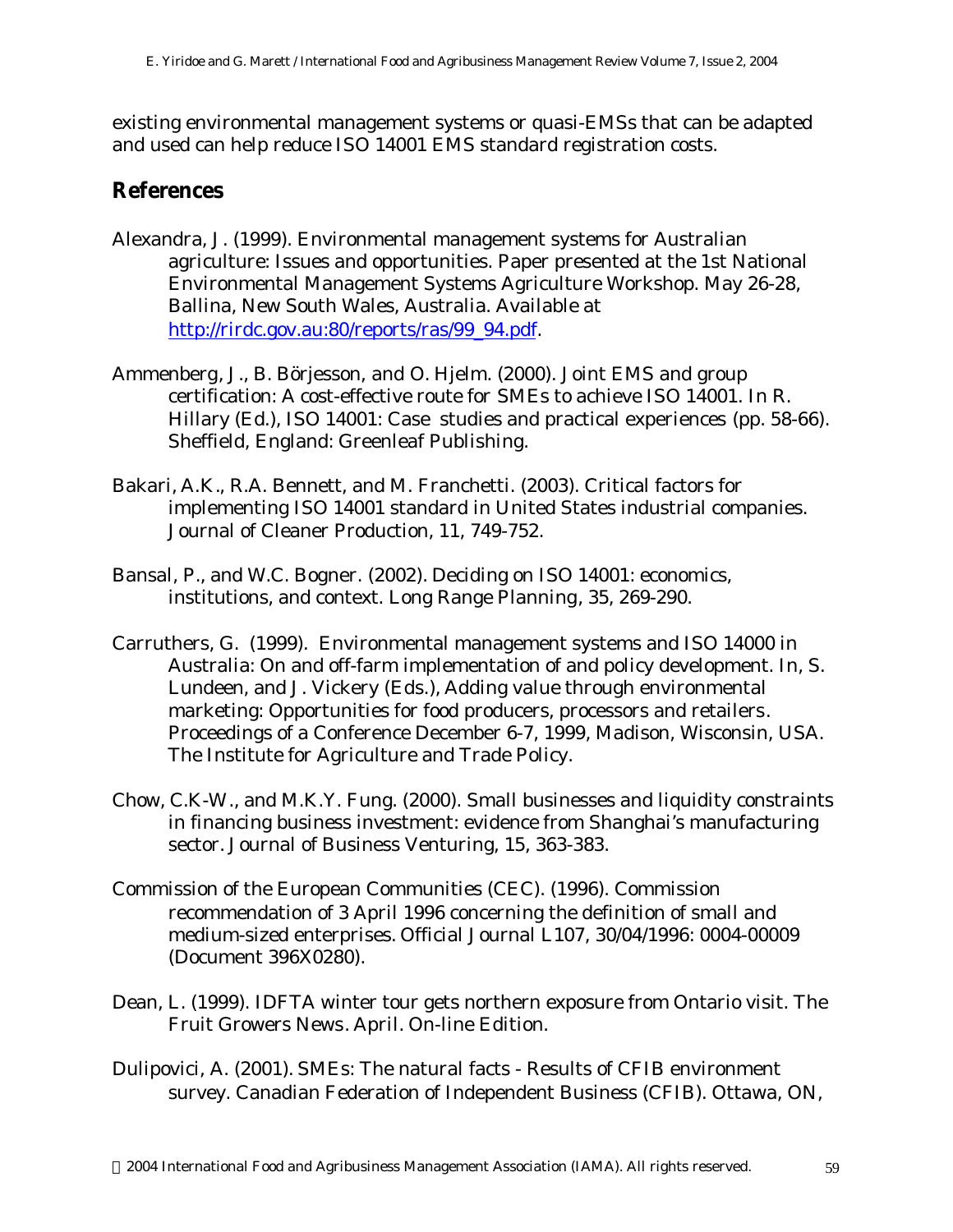Canada.

- Ervin, D.E., and F. Casey. (2001). Private agro-environmental management: green business rising. *Choices,* (Third Quarter), 34-37.
- Greenan, K., P. Humphreys, and R. McIvor. (1997). The green initiative: improving quality and competitiveness for European SMEs. *European Business Review,* 97(5), 208-214.
- Grolleau, G. (1999). Environmental management systems (ISO 14001): A promising tool for farms? In, Lundeen, S., and J. Vickery, (eds), *Adding value through environmental marketing: Opportunities for food producers, processors and retailers*. Proceedings. The Institute for Agriculture and Trade Policy (IATP), Minneapollis, MN, USA. Also Available at: http://www.iatp.org/labels/envcommodities/index.htm
- Goldsworthy, S. (Manager, Palliser EstateWines of Martinborough). (2000). Personal Communication. Palliser EstateWines of Martinborough, New Zealand.
- Hart, S.L. (1995). A natural resource based view of the firm. *Academy of Management Review*. 20: 986-1014.
- Hillary, R. (1997). Environmental management standards: What do SMEs think? In, C. Sheldon (Ed.), *ISO 14000 and beyond: Environmental management systems in the real world* (pp. 333-358). Sheffield, England: Greenleaf Publishing.
- Hortensius, D. (1999). ISO 14000 and forestry management: ISO develops 'Bridging' document. In *ISO 9000 + ISO 14000 News*. Delft, The Netherlands. Available on-line at: http://www.tc207.org/articles/index.html.
- Johansson, J. (1997). The challenge of implementing ISO 14001 for small- and medium-sized enterprises - Surviving in the new global jungle. *Environmental Quality Management,* 7(2), 9-19.
- Knowles, L., and R. Hill. (2001). Environmental initiatives in South African wineries: A comparison between small and large wineries. *Eco-Management and Auditing,* 8, 210-228.
- Langley, A. (1999). Strategies for theorizing from process data. *Academy of Management Review,* 24(4), 691-710.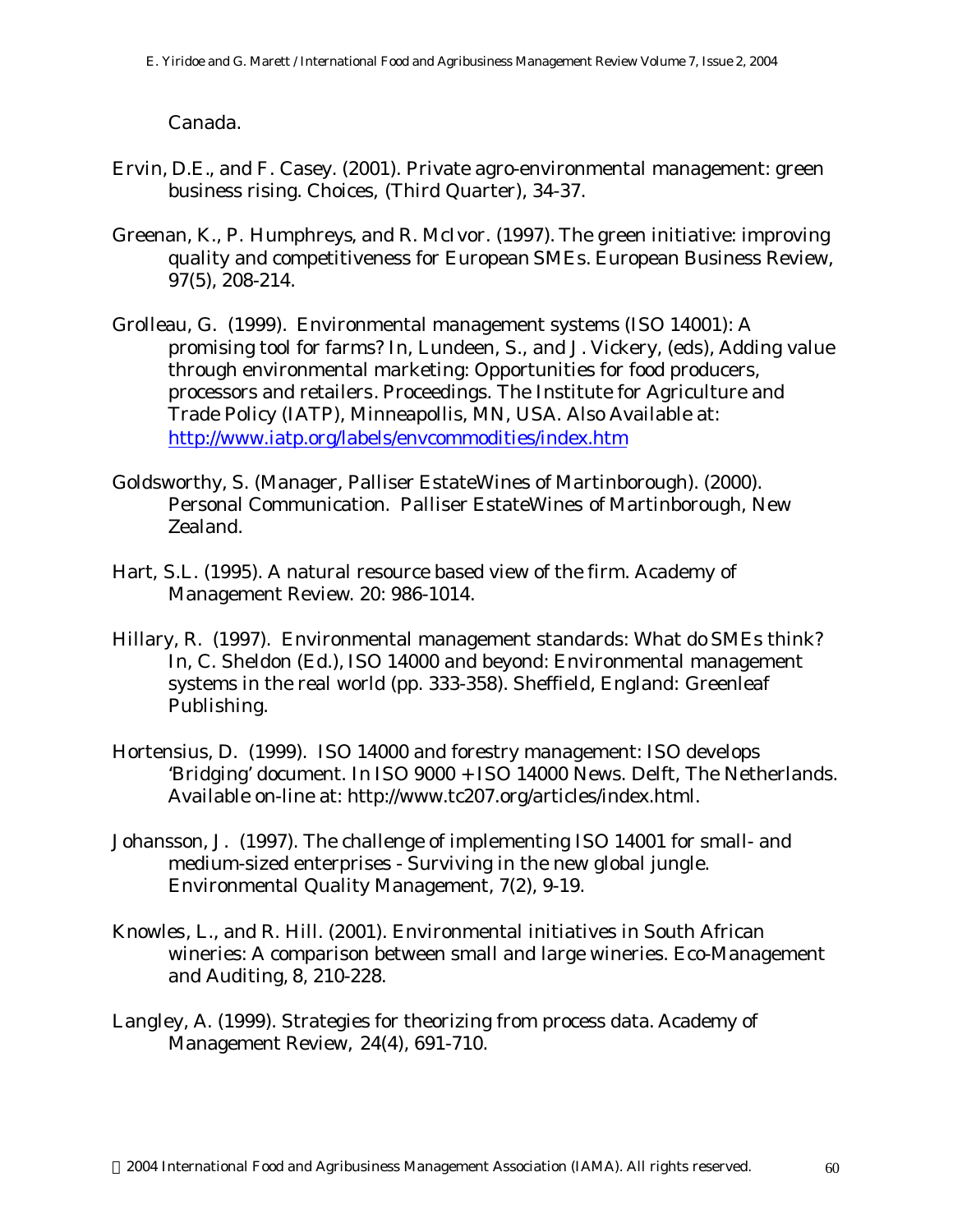- Marett, G.E. (2002). Adoption of the ISO 14001 environmental management system standard: Implications for agri-business. M.E.S thesis. Dalhousie University, Halifax, Canada.
- North Otago Sustainable Land Management Group (NoSlaM). (2000). Ag-vantage: environmental farm plan. Available at http://www.noslam.co.nz/agvantage. Accessed January 2000.
- Orth, U.R., and P. Krška. (2002). Quality signals in wine marketing: the role of exhibition awards. *International Food and Agribusiness Management Review,* 4, 385-397.
- Raines, S.S. (2002). Implementing ISO 14001 an international survey assessing the benefits of certification. *Corporate Environmental Strategy,* 9(4), 418-426.
- Riddiford, R. (1999). The Living Wine Group- A group approach to ISO 14001. Paper presented at the 1<sup>st</sup> National Environmental Management Systems in Agriculture Workshop. May 26-28, Ballina, New South Wales, Australia. URL: http://www.rirdc.gov.au:80/reports/ras/99\_94.pdf.
- Rondinelli, D.A., M.A. Berry, and G. Vastag. (1997). Strategic programming for environmental management. *Business Horizons*, 40(3), 23-32.
- Schifer, M., and B. Weder. (2001). *Firm Size and the Business Environment: Worldwide Survey Results*. IFC Discussion Paper No. 43. Washington, D.C.: The World Band and International Finance Corporation.
- Stapleton, P.J., M.A. Glover, and S.P. Davis. (2001). Environmental management systems: An implementation guide for small and medium-sized organizations. Second Edition. National Science Foundation. U.S.A.
- Sterns, J.A., and H.C. Peterson. (2001). The globalization of smaller agri-food firms: a decision-making framework tested through case research. *International Food and Agribusiness Management Review,* 4, 133-148.
- Van der Veldt, D. (1997). Case studies of ISO 14001: a new business guide for global environmental protection. *Environmental Quality Management,* 7(1), 1-19.
- Vastag, G., S. Kerekes, and D.A. Rondinelli. (1996). Evaluation of corporate environmental management approaches: a framework and application. *International Journal of Production Economics*, 43(2-3), 193-211.